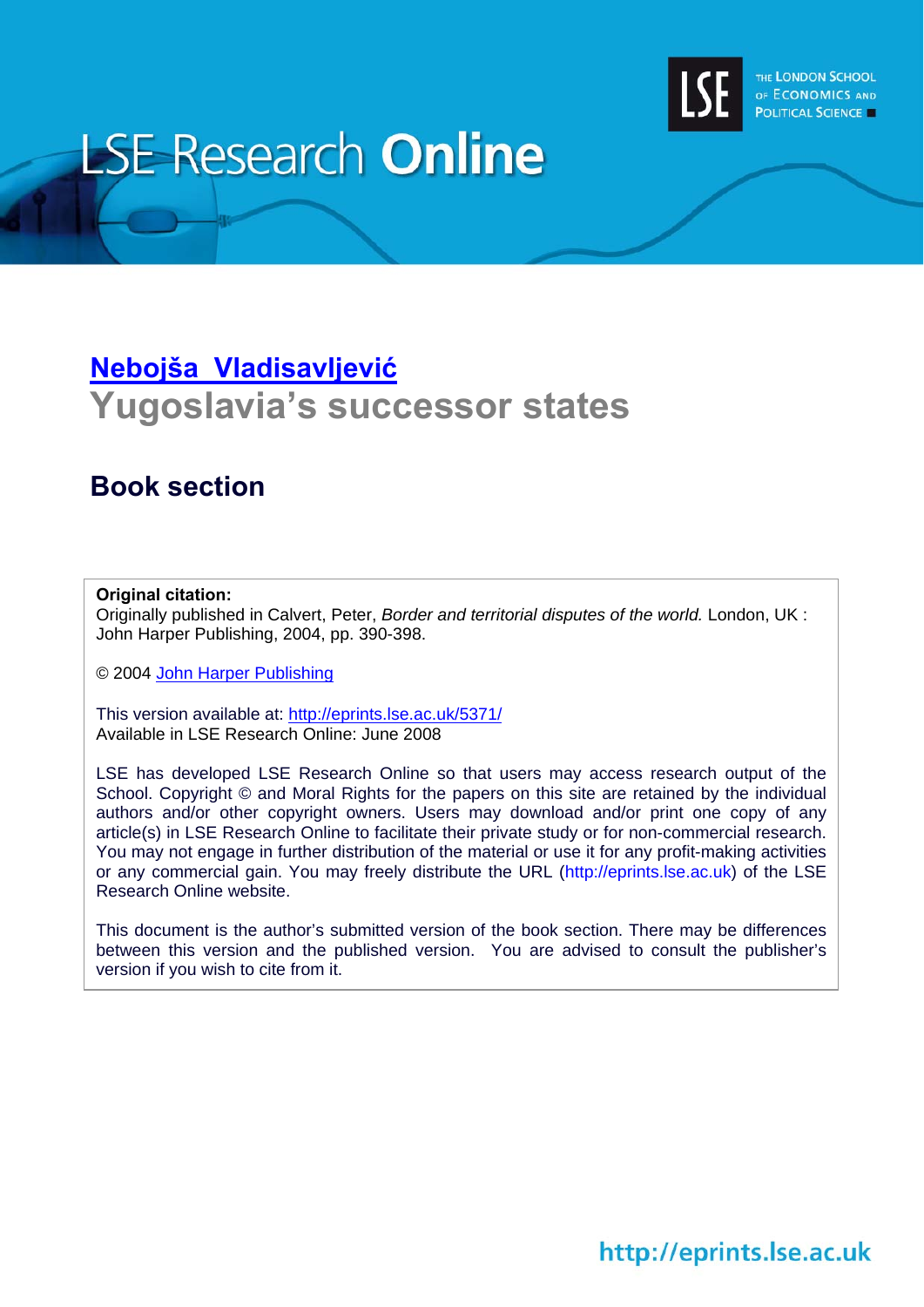## **Yugoslavia's Successor States\***

Nebojša Vladisavljević (LSE)

Since the end of the Cold War there has been a striking change in the nature of territorial disputes in the western part of the Balkans. Earlier the parties to unresolved territorial issues were socialist Yugoslavia and its neighbouring states, in both East and West. Since the collapse of communism and the Yugoslav federation, the external borders of its former republics have been uncontested, including those borders that are not well established historically. Instead territorial disputes broke out between its successor states. At the time when other former socialist states in Eastern Europe worked hard to join the European Union, the former Yugoslav republics and emerging rebel statelets fought brutal wars over territory. Since then the conflicts have largely subsided. At present no significant political actors in the region openly support the use of force to settle potentially unresolved territorial issues and no state has a formal claim to the territory of its neighbours. Continuing political instability in the region suggests, however, that territorial disputes have not been fully resolved and that at least some of these may be revived in the future.

The common origins of all potentially unresolved disputes lay in the process of formation of Yugoslavia's successor states. The mix of the transformation of interrepublican borders into international frontiers and denial of rights and autonomy to non-

 $\overline{\phantom{0}}$ 

<sup>\*</sup> One version of this paper was published in Peter Calvert (ed.) *Border and Territorial Disputes of the World*, 4<sup>th</sup> ed. (London, John Harper Publishing, 2004), pp. 390-398.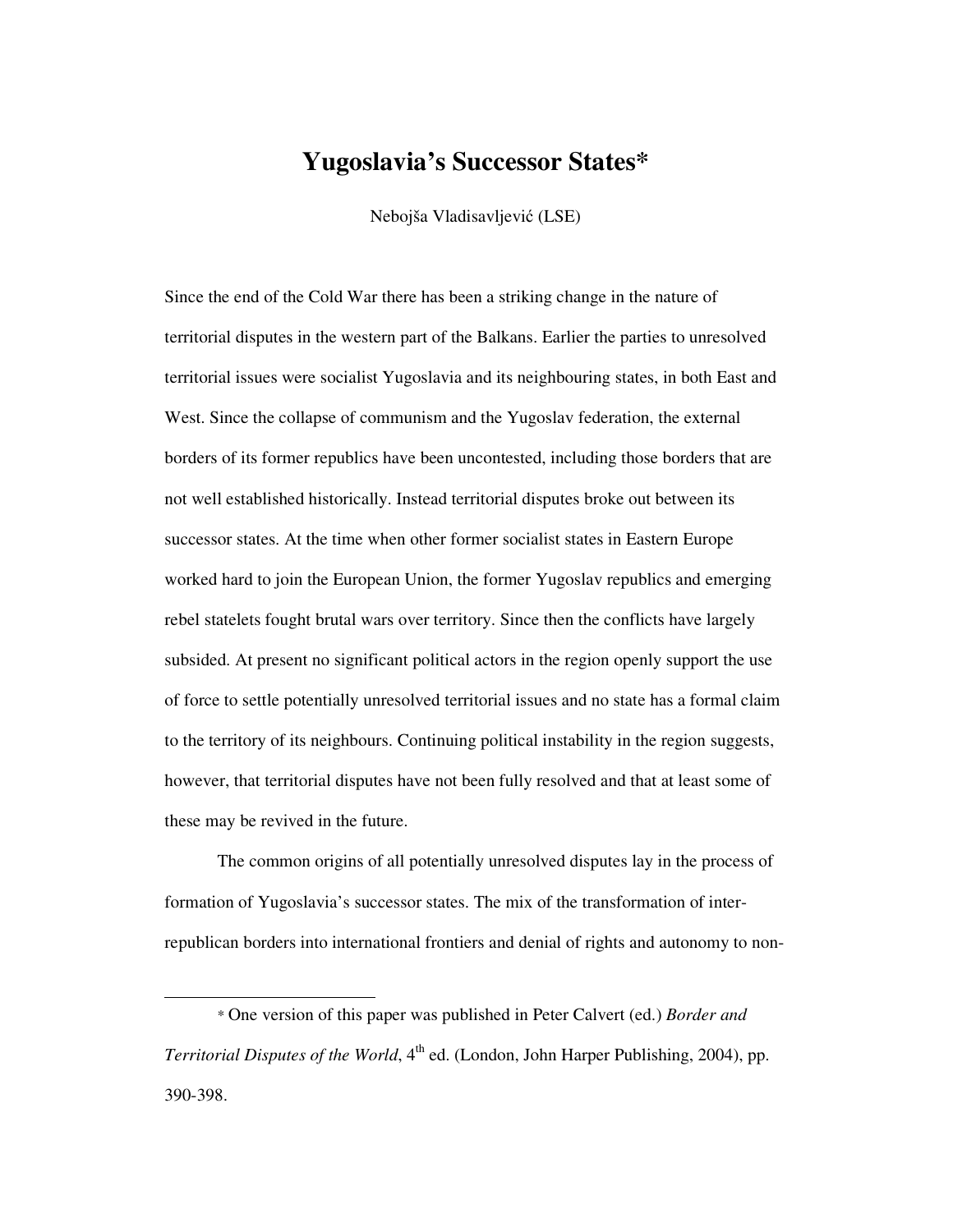dominant groups in emerging states became a hotbed for irredentist and secessionist claims in the region.

# Uti Possidetis, National Self-Determination and Territorial Disputes

### after Yugoslavia

In 1992 the former internal, administrative boundaries between Yugoslav republics were recognized as international borders on the principle of *uti possidetis*. The principle, which arose out of decolonization in former Spanish Latin America and former European Africa and South-East Asia, asserts that new states shall inherit the existing colonial administrative borders. *Uti possidetis* was resurrected at the end of the Cold War, during the disintegration of the former Soviet Union, Yugoslavia and Czechoslovakia, to reduce the likelihood of violent conflicts over territory between their successor states by providing the only clear outcome in such situations. Without the elevation in significance of existing internal boundaries into interstate frontiers, it was believed, irredentist claims by neighbours and secessionist attempts by national minorities from within emerging states would lead to armed conflicts. While the application of this principle provided for an orderly transition after the disintegration of Czechoslovakia and, to a considerable extent, the Soviet Union, it triggered large-scale violent conflicts between and within the successor states of Yugoslavia.

Yugoslavia was a multi-national state. The state's multi-national character did not find expression in its political institutions between its creation in 1918, under the name of the Kingdom of the Serbs, Croats and Slovenes, and the collapse of the interwar state in 1941. In line with attempts to create a Yugoslav nation through the integration of Serbs, Croats, Slovenes and other, smaller groups, the internal state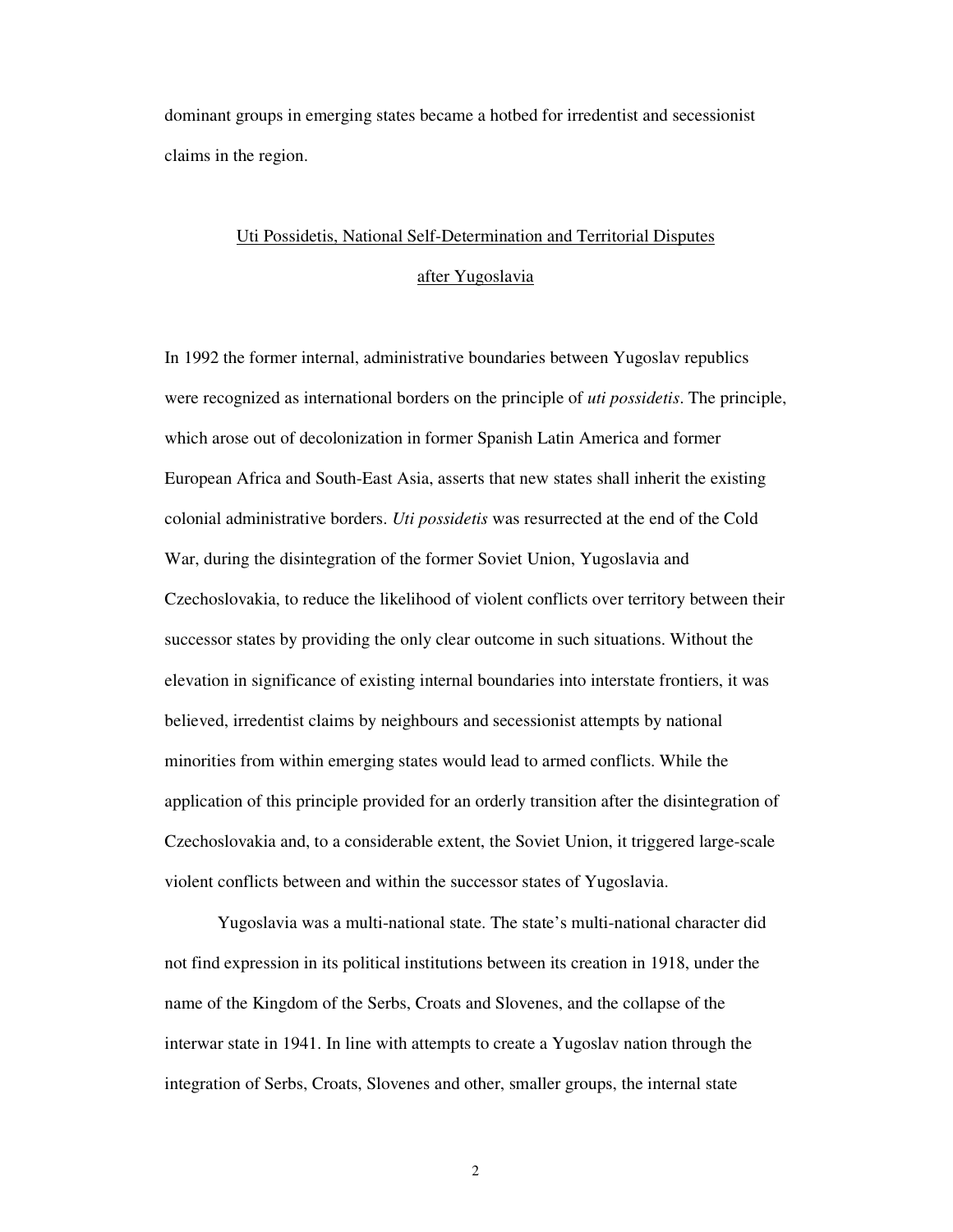structure largely ignored former historical and cultural boundaries. At first it consisted of 33 regions, which were later reallocated into nine provinces whose borders largely followed physical lines. The lack of collective rights and territorial autonomy for national groups remained one of the main sources of political instability throughout the interwar period and of the rapid dissolution of the state during the invasion of the Axis powers in April 1941. Likewise, the Second World War in Yugoslavia meant not only foreign military occupation, but also violent conflict between groups who identified with different nations.

The appeal of the Communist Party, which led a highly successful war of liberation, was partly based on the multi-national composition of the partisan fighting force and determination to rebuild a multi-national state by providing collective rights and territorial autonomy to various national groups. After the war the party introduced national federalism as the Soviet solution to the organization of a multi-national state and divided Yugoslavia into six republics—Bosnia-Herzegovina, Croatia, Macedonia, Montenegro, Serbia and Slovenia. In contrast to the interwar internal administrative structure, the borders corresponded more closely to pre-1918 historical boundaries. In some cases, the borders were altered to take into account the pattern of ethnic settlement.

According to the Yugoslav constitution, republics were designated as homelands of the constituent nations—Serbs, Croats, Slovenes, Macedonians, Montenegrins and, later, Muslims—and these nations were granted the right to self-determination. Nevertheless, republics were largely multi-national in composition. The boundaries between federal units did not overlap with those of a federal society, except largely in Slovenia, and some of those who identified with one constituent nation lived outside "their" republic, such as Serbs in Croatia. Bosnia-Herzegovina was constituted as the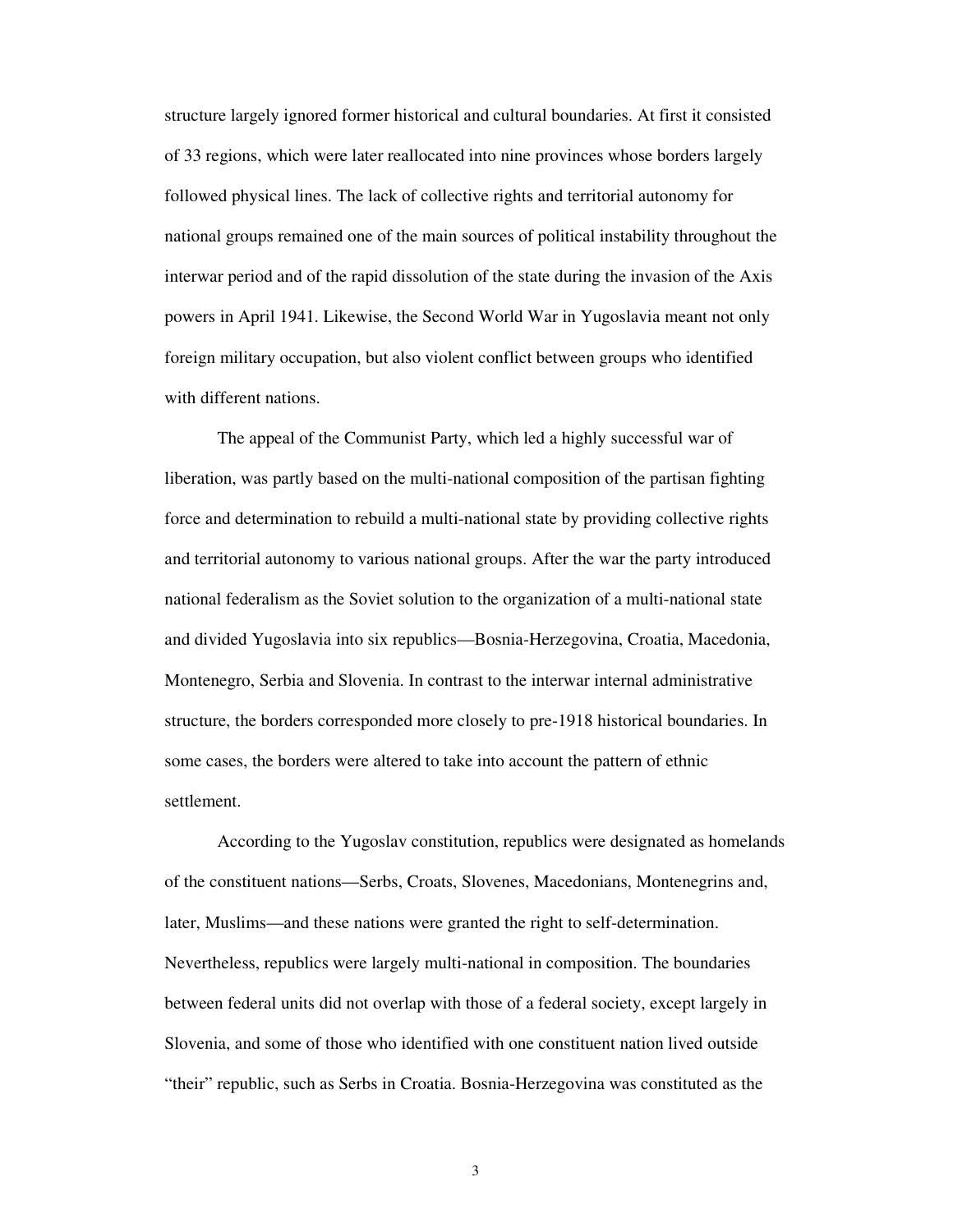republic of three constituent nations—Muslims, Serbs and Croats—because it lacked a majority national group. In some areas of this and other republics the population was fully intermixed.

The constitution also distinguished between the constituent nations and national minorities. National minorities enjoyed extensive collective rights and autonomy, except for the right of self-determination. Serbia's autonomous province of Vojvodina, with a large minority of Hungarians, and its autonomous region of Kosovo, with an Albanian majority, were created partly for this purpose. The Yugoslav Communists therefore developed a complex web of collective rights and territorial autonomy to accommodate conflicting claims to self-determination of constituent nations and republics and to guarantee the protection of identity and interests of all national groups.

The application of the principle of *uti possidetis* in this institutional context effectively recognized the right to self-determination solely of dominant nations in the states emerging in the dissolution of Yugoslavia. The international recognition of the sovereignty and borders of the Yugoslav republics was not accompanied by their institutional restructuring to accommodate the demands of members of the constituent nations who lived outside "their" republic. As a result, they were denied the constitutional right of the same order. Their demotion to national minority status was in some of the emerging states compounded with the denial of basic rights. *Uti possidetis* also denied the right to self-determination to large national minorities that were territorially concentrated, such as Albanians. The elevation in significance of the internal borders into international frontiers left non-dominant national groups stranded in emerging national states, which were much less likely to provide the same level of collective rights and territorial autonomy than socialist Yugoslavia.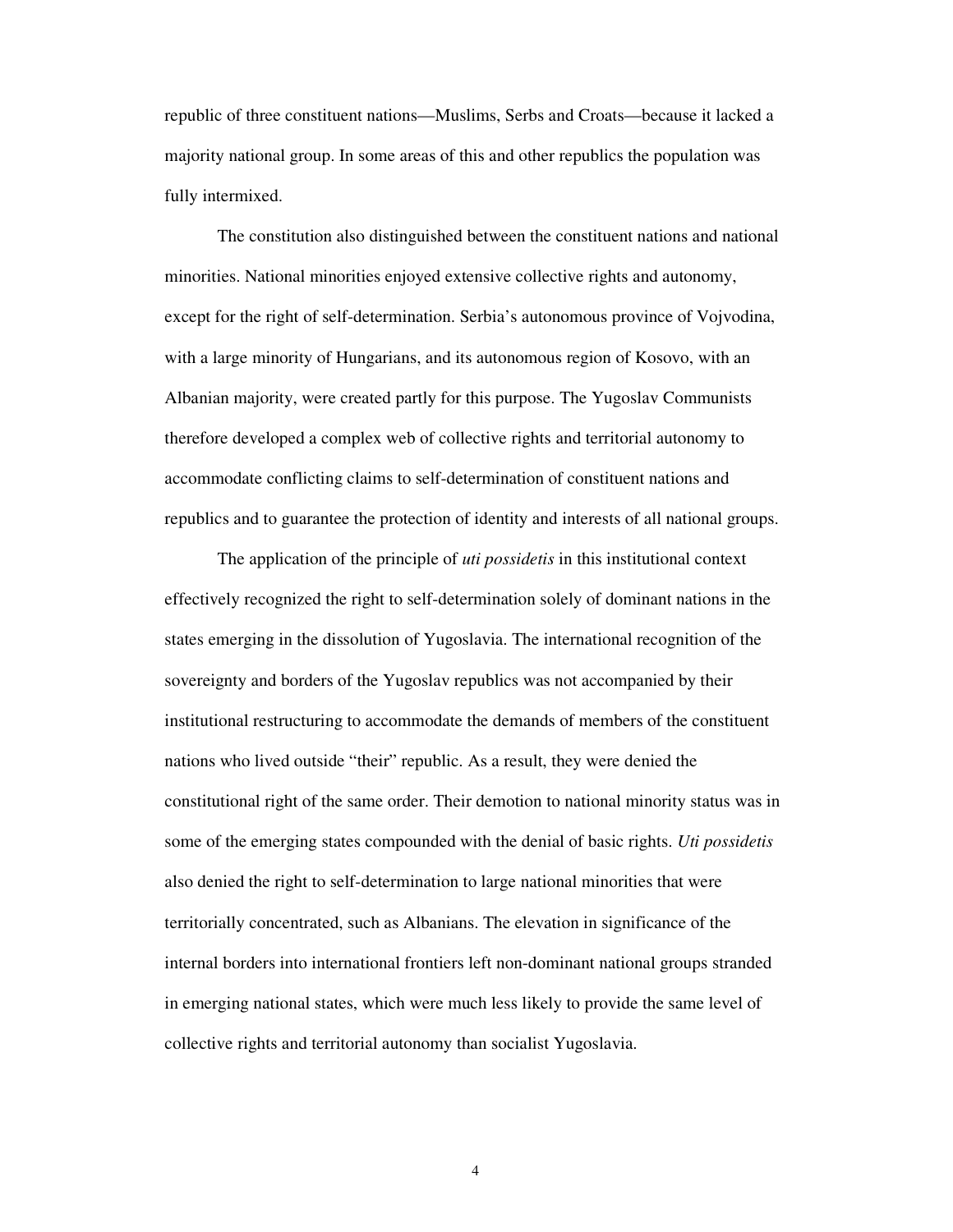Nevertheless, *uti possidetis* did not face a serious alternative at the time because any peaceful alteration of the existing inter-republican boundaries required mutual agreement of the parties involved, which was unlikely to be reached in the context of spiralling nationalist conflict. The international recognition of the sovereignty and borders of the former Yugoslav republics, however, could have been conditioned by their institutional restructuring to provide extensive collective rights for national groups and territorial autonomy in areas in which they constituted a majority. Since this did not happen, affected groups faced the choice between accepting the loss of rights, emigrating from emerging states or fighting them to alter the existing borders, either through non-violent resistance or by taking arms. Those who lived in territorially concentrated areas and received support from their ethnic brethren in neighbouring republics, such as Serbs in Croatia and Serbs and Croats in Bosnia-Herzegovina, chose the latter option. A relatively limited matter of the internal institutional restructuring of the former Yugoslav republics thus rapidly transformed into potentially explosive irredentist claims. Unsurprisingly, those inter-republican borders that have remained uncontested, such as the Slovenian-Croatian border and that between Serbia and Macedonia, did not feature large territorially concentrated national groups on the "wrong" side of the border.

#### Croatia and Serb-Croat Relations

In 1992 the European Community recognized the sovereignty and borders of newly independent Croatia. The borders of Croatia that had previously served as the international frontiers of the Yugoslav federation have since been uncontested. The greater part of the border with Hungary along the river Drava is historically well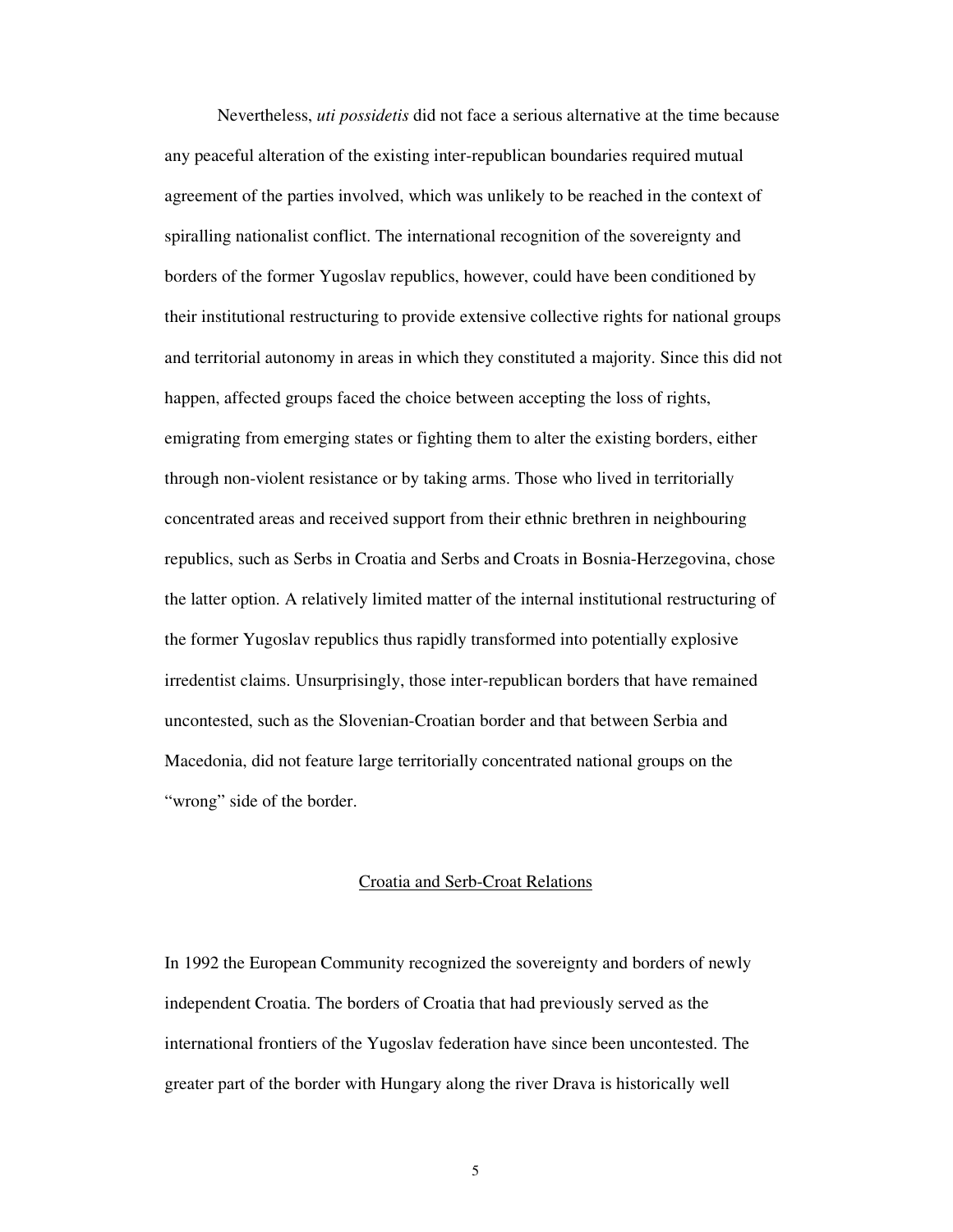established, as it follows the northern border of the historical province of Slavonia, a part of the Habsburg polity until the creation of the Kingdom of the Serbs, Croats and Slovenes. Medjumurje and Baranja, small areas north of the Drava, were then also incorporated into the new state. Following the territorial extension of Yugoslavia after the Second World War, Croatia gained parts of the eastern Adriatic coast and most of the Dalmatian islands previously under Italian control. The former inter-republican, now international, border between Croatia and Slovenia, which largely dates from the Middle Ages, is also considered as unproblematic.

By contrast, violent conflicts involving the remaining inter-republican borders of Croatia tested the very viability of the newly independent state. The recognition of Croatia as a sovereign state in its existing administrative borders was bound to be controversial. Unlike Slovenia, Croatia was a multi-national state, both in terms of its demographic composition and constitutional provisions. According to the 1991 census, Orthodox Serbs constituted over 12 per cent of the population of this predominantly Catholic Yugoslav republic. While the majority of Serbs resided in large cities and towns across Croatia, some lived in areas in which they constituted a majority, plurality or significant minority. The roots of the territorial concentration of Serbs in Croatia were largely in the Military Frontier, a historical region closely surrounding the western and northern Bosnian border that enjoyed a special constitutional position in the Habsburg Empire until its abolition in 1881. The region had long served as a defensive zone against Ottoman expansion and was largely settled by Serbs who had fled the Ottoman empire and were granted land in exchange for military service. Despite the attempts of the Ustashe regime in the Nazi-sponsored Croatian state during the Second World War to exterminate, convert or expel the Serb population, significant numbers remained in this region. The migrations during the industrialization and urbanization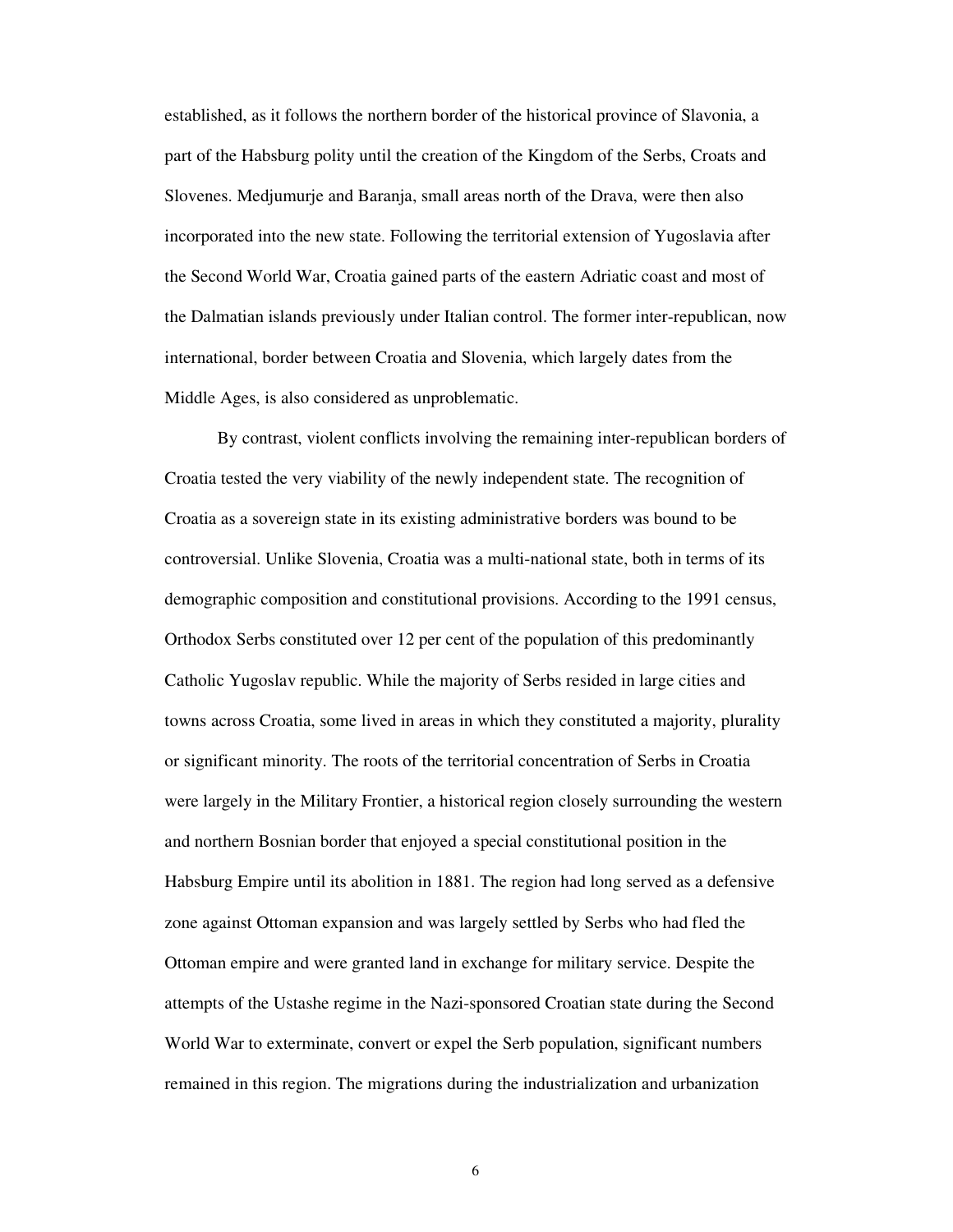drive after the Second World War then triggered the move of many Serbs to cities and towns across Croatia.

Like other groups who identified with a dominant nation of another republic, Serbs in Croatia enjoyed a protected status as a part of a constituent nation under the umbrella of the Yugoslav constitution. Serbs were also explicitly designated as one of the two constituent nations in the Croatian constitution to acknowledge their suffering under the regime of the Croatian Fascists and the disproportionate role they played in the war of liberation. Following the escalation of political conflict among the Communist leaders of the Yugoslav republics in the late 1980s, the 1990 election victory of the nationalist Croatian Democratic Union (HDZ), headed by the former partisan general and nationalist historian Franjo Tudjman, brought a major change to the position of Serbs in Croatia. The new government initiated a campaign of Croatian symbolism, renaming the streets named after notable Serbs or anti-Fascists, or Serbian towns. Many Serbs lost government or public sector jobs and there were even attempts to rehabilitate the Second World War Nazi-sponsored Croatian state. The Serbs were denied the status of the constituent nation they had enjoyed under the Croatian constitution and were demoted to the status of a national minority. Simultaneously, the new government aimed to sever the links between Croatia and Yugoslavia, either through the reconstitution of Yugoslavia into a loose confederation or the creation of an independent state. For many Serbs, who saw the common Yugoslav state and the constituent nation status as the main guarantees against the replay of the Second World War, these were ominous signs.

At the time when the nationalist revival in Serbia under Slobodan Milosevic brought Serbs in Croatia and elsewhere a new sense of national identity, they looked for protection to the institutions of the Yugoslav federation and, increasingly, to Serbia.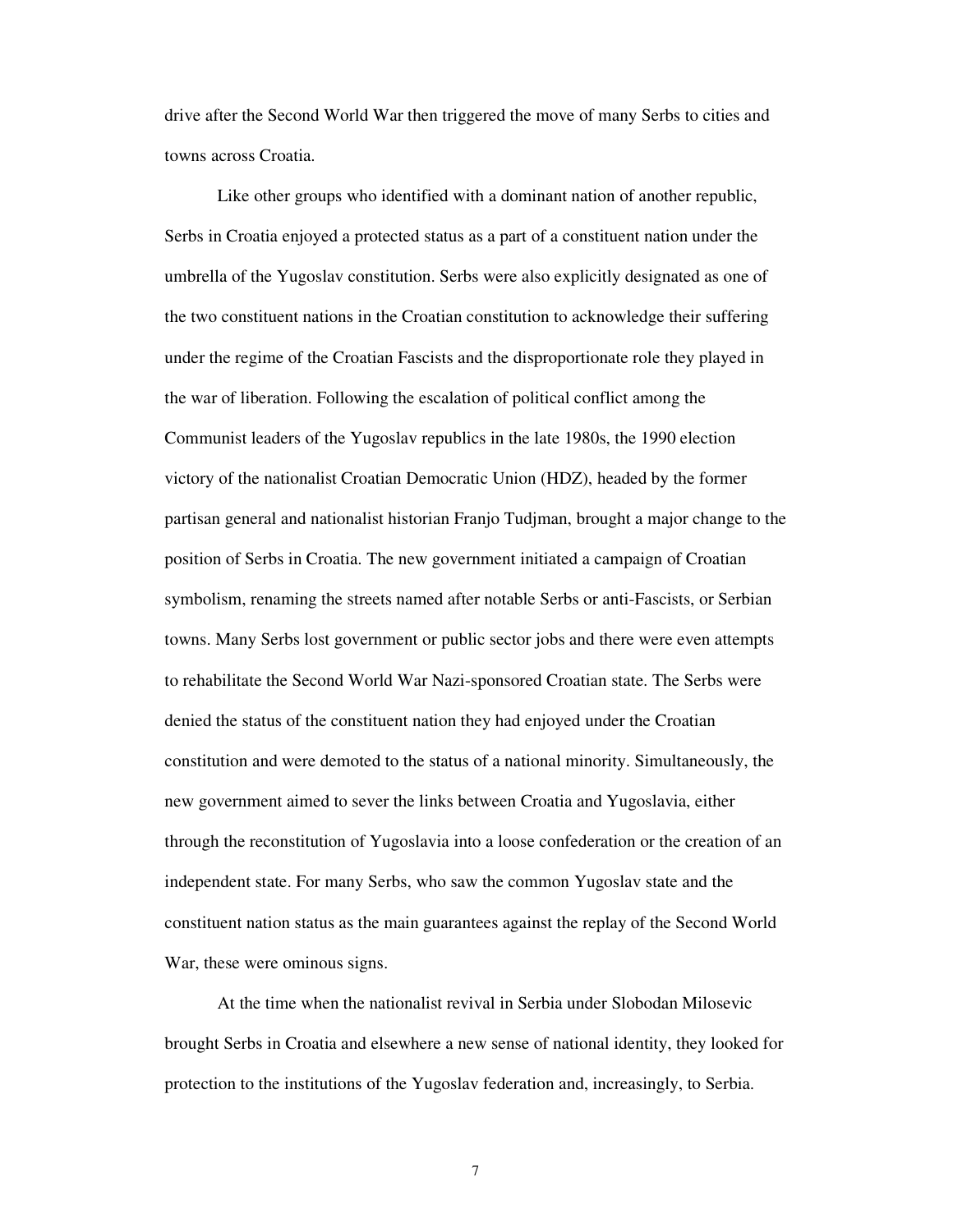Disappointed with the vacillating leadership of the refurbished Croatian Communist Party, overwhelmingly supported by Serbs in the 1990 election, the Serb leaders set up a union of 13 municipalities with a Serbian majority or plurality, in northern Dalmatia, eastern Lika, the Kordun, Banija and western Slavonia. The Serb leaders responded to each step of the Croatian government aimed at cutting ties with Yugoslavia by severing links with Croatia, such as by creating the autonomous political unit of Krajina. Parallel with the Croatian referendum of independence, they organized a referendum to preserve the Krajina within Yugoslavia. Following increasingly frequent incidents between the Croatian police and paramilitary forces and self-organized Serbs, a full-blown war broke out in the summer of 1991. The (disproportionately Serbian) Yugoslav National Army (JNA), which initially acted as an internal peacekeeping force between the two emerging armies, gradually lost the character of a multi-national force and sided with Serbs.

Taking advantage of their powerful ally, the Serb units swiftly consolidated their grip over the Krajina and took control over eastern Slavonia, where they accounted for less than a half of the population. They exploited the fact that the area was adjacent to the border with Serbia, which provided ample assistance to the armed rebellion. This border had been established after the Second World War by the internal boundary commission mainly on the pattern of ethnic settlement. The claim of Serbs to this territory was therefore weaker than that of the Krajina Serbs. In late 1991 and early 1992 agreement was reached, with the help of UN mediators, for the arrival of a substantial peacekeeping force that would provide protection for territories under Serb control pending negotiations on their final status. The hostilities ended with the ceasefire and deployment of the UN peacekeepers, and there were few incidents in the next three years.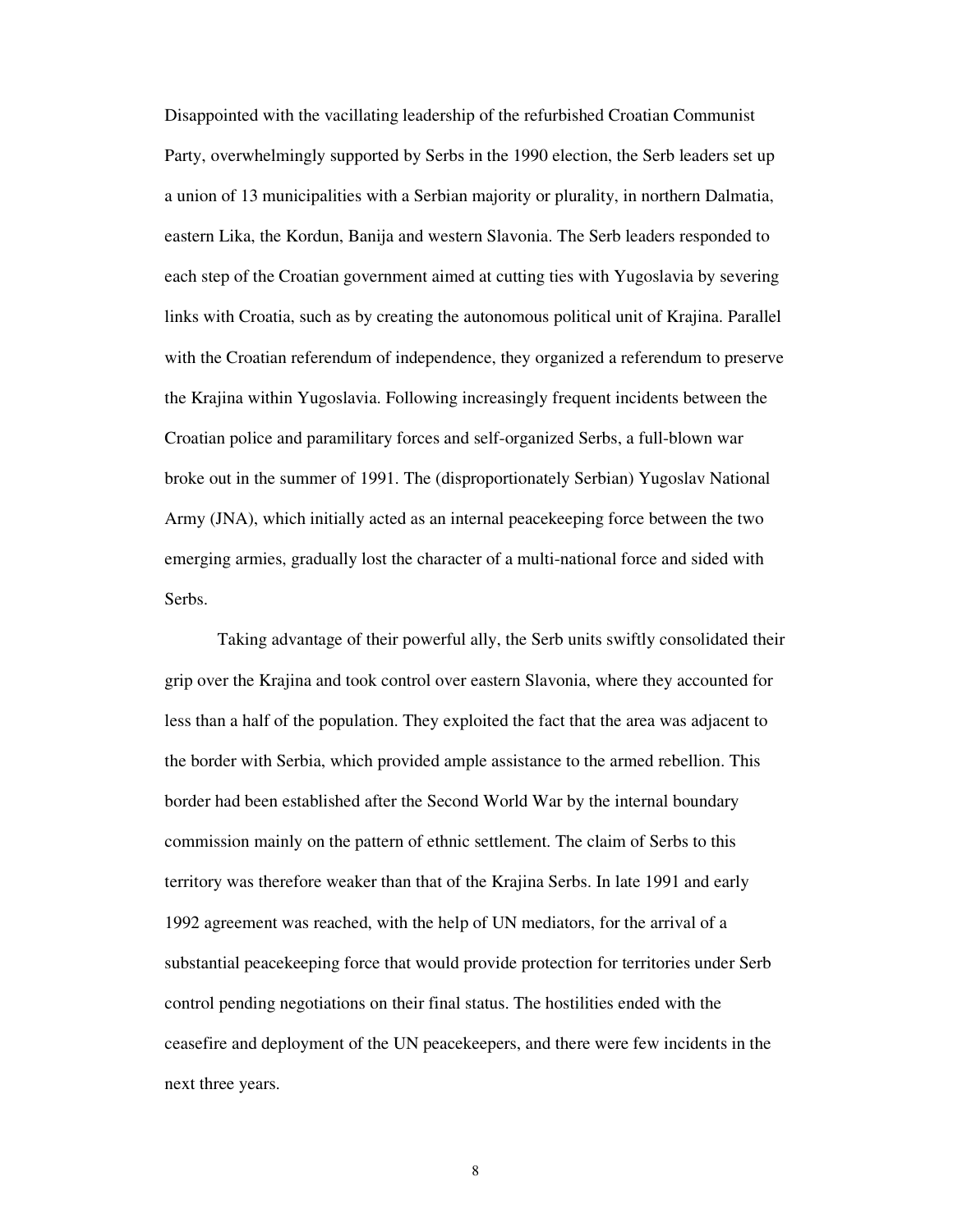In May and August 1995 offensives, the Croatian army, quietly backed by the United States, broke out into the territories and regained control. Fearing reprisals, the vast majority of Serbs evacuated the area during the offensives or were expelled by the Croatian regular and paramilitary forces. Over 200,000 refugees left for Serbia or Serbcontrolled areas of Bosnia-Herzegovina. Subsequently, an agreement over eastern Slavonia was reached according to which the area would gradually return to the control of the Croatian authorities. While only radical groups among Serbs in Serbia or elsewhere now put forward a claim to Krajina and eastern Slavonia, a series of obstacles to the return of Serb refugees to Croatia and the return of their property set by the Croatian government have kept the dispute alive.

In the south, following the 1992 withdrawal of the Yugoslav Army from the area surrounding Dubrovnik, a small UN mission was set up to monitor the demilitarization of the Prevlaka, a minor peninsula on the Croatian side of the border with Montenegro. In essence, the strategic position of the Prevlaka at the entrance to the Gulf of Kotor was seen as a potential threat to the common state of Serbia and Montenegro. The UN mission ended in December 2002, when the two sides reached an agreement to establish a provisional cross-border regime and keep the surrounding area demilitarised as well as to solve the outstanding issues in subsequent bilateral negotiations.

### Bosnia-Herzegovina: Between Three Nations and Two Neighbours

The present borders of Bosnia-Herzegovina are based on the historical boundaries of the Ottoman empire in the region. The border with Croatia mostly dates back to the late seventeenth century and the delimitation with the Habsburg polity. In the east, along the Drina river, lies the border with Serbia, which was established in the first half of the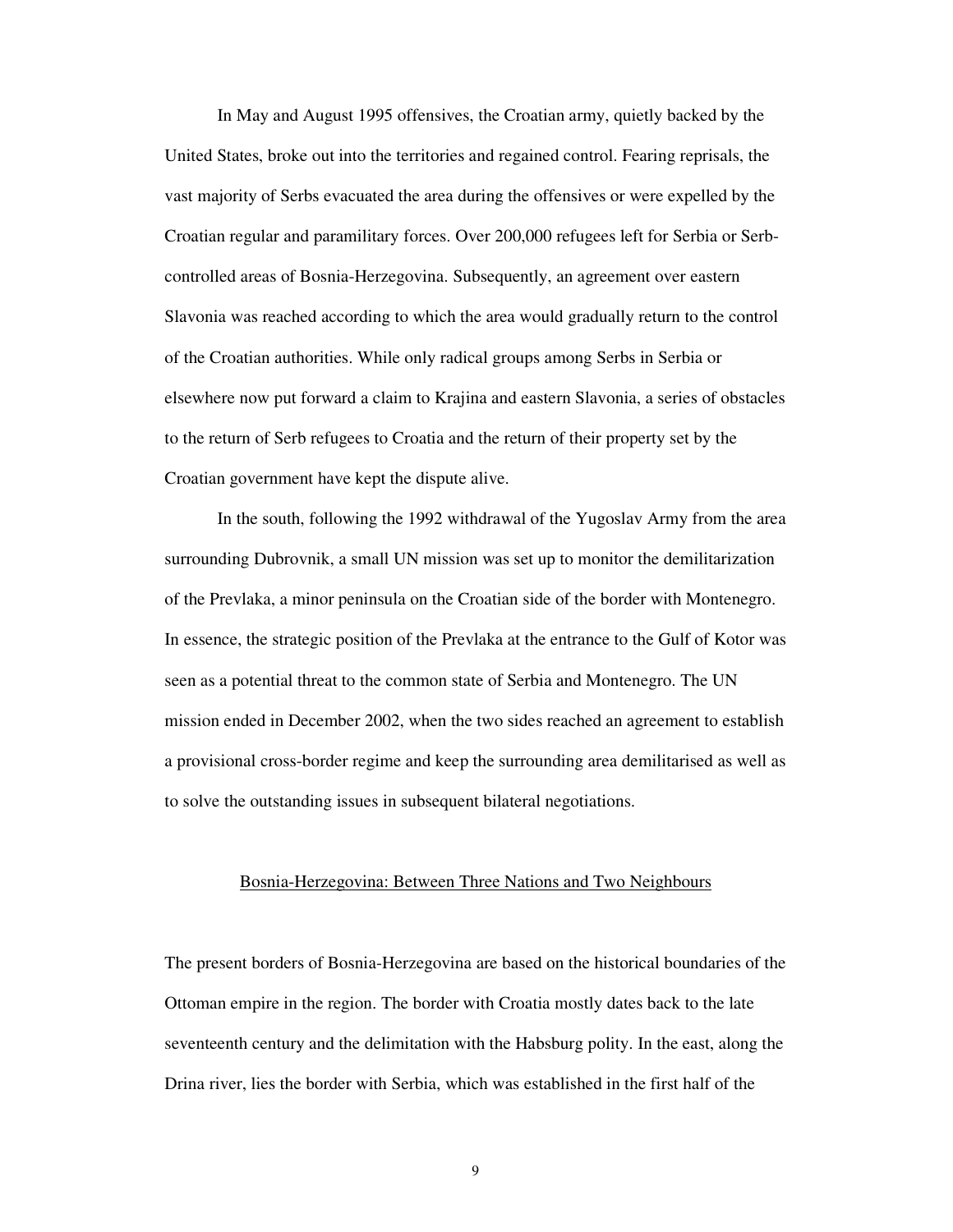nineteenth century, except for a small part touching Montenegro that was determined in 1913. The greater part of the border with Montenegro dates from the Congress of Berlin in 1878. These borders survived the administrative division of the Kingdom of the Serbs, Croats and Slovenes into 33 regions in 1922, although the territory of Bosnia-Herzegovina was divided into six regions. The internal structure introduced seven years later, however, did not take the historical boundaries into account; neither did its amendment in 1939, with the creation of the Croatian highly autonomous political unit. After the dismantling of the Croatian Nazi-sponsored state in 1945, which had absorbed Bosnia-Herzegovina, the Communists restored its historical borders.

The problems of Bosnia-Herzegovina since the early 1990s are not the result of border disputes with neighbouring states, but have arisen from challenges to its viability as a multi-national state in the light of the breakdown of the similarly structured, multinational Yugoslavia. The general trend in the region has been a disintegration of multinational polities and the formation of national states. Bosnia-Herzegovina lacked a majority national group. Unlike other Yugoslav republics, it had three constituent nations, Muslims, Serbs and Croats, comprising respectively 43.7, 31.4 and 17.3 per cent of the population in 1991. In addition to parts of the territory of this Yugoslav republic in which one nation constituted a clear majority, over a quarter of the territory had a highly intermixed population. Unsurprisingly, the results of the first multi-party elections in 1990, held at the time of spiralling political conflict between leaders of the Yugoslav republics, resembled the population census. Nationalist parties, namely the Party of Democratic Action (SDA), supported by Muslims, the Serbian Democratic Party (SDS) and the Croatian Democratic Union (HDZ), overwhelmed their rivals and subsequently formed a coalition government.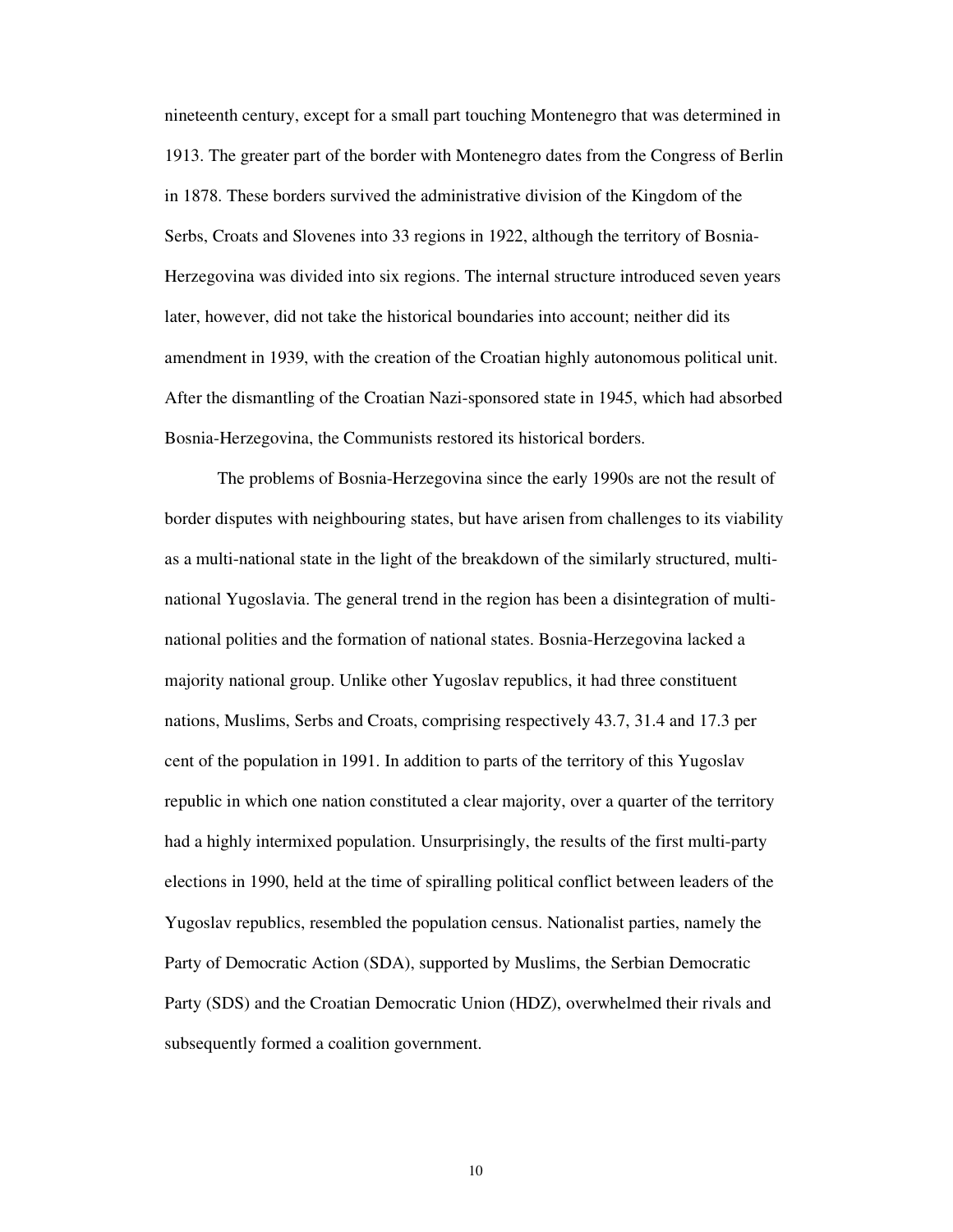The impending collapse of multi-national Yugoslavia, amidst the clamour of demands for national self-determination and progressively more violent conflict in neighbouring Croatia, triggered parallel developments in Yugoslavia's most multinational republic. Muslims ("Bosniaks"), who associated their identity and interests very closely with Bosnia-Herzegovina, aimed at the international recognition of its sovereignty and borders. Serbs and Croats, fearing Muslim domination, increasingly looked for protection to Serbia and Croatia, which they were quick to provide. International recognition of Bosnia-Herzegovina was preceded by an independence referendum, held on Feb. 29-March 1, 1992, in which over 98% of the votes on a 63% turnout —comprising overwhelmingly Muslims and Croats—supported independence. Serbs boycotted the referendum and responded by cutting ties of the areas in which they constituted a majority or plurality with the republic. The international recognition of the sovereignty and borders of Bosnia-Herzegovina in April 1992 signalled the beginning of a civil war.

Relying on the military potential of the by now exclusively Serb Yugoslav Army, the Bosnian Serb forces embarked upon the construction of their own statelet, swiftly taking over around 70 per cent of the territory of Bosnia-Herzegovina and often expelling non-Serbs. The alliance with Muslims at the referendum turned out to be little more than a tactical move of the Bosnian Croat leadership and they subsequently turned their efforts to creating their own statelet, with the thinly disguised support of Tudjman in Croatia, engaging in expulsions of non-Croats. The Bosnian Muslims found themselves squeezed mainly into territory around Sarajevo and central Bosnia. The war, which lasted until 1995, involved great suffering of the civilian population on all sides in the conflict, ethnic expulsions on a large scale and mass killings. More than half of the population was displaced, either outside or inside Bosnia-Herzegovina. This is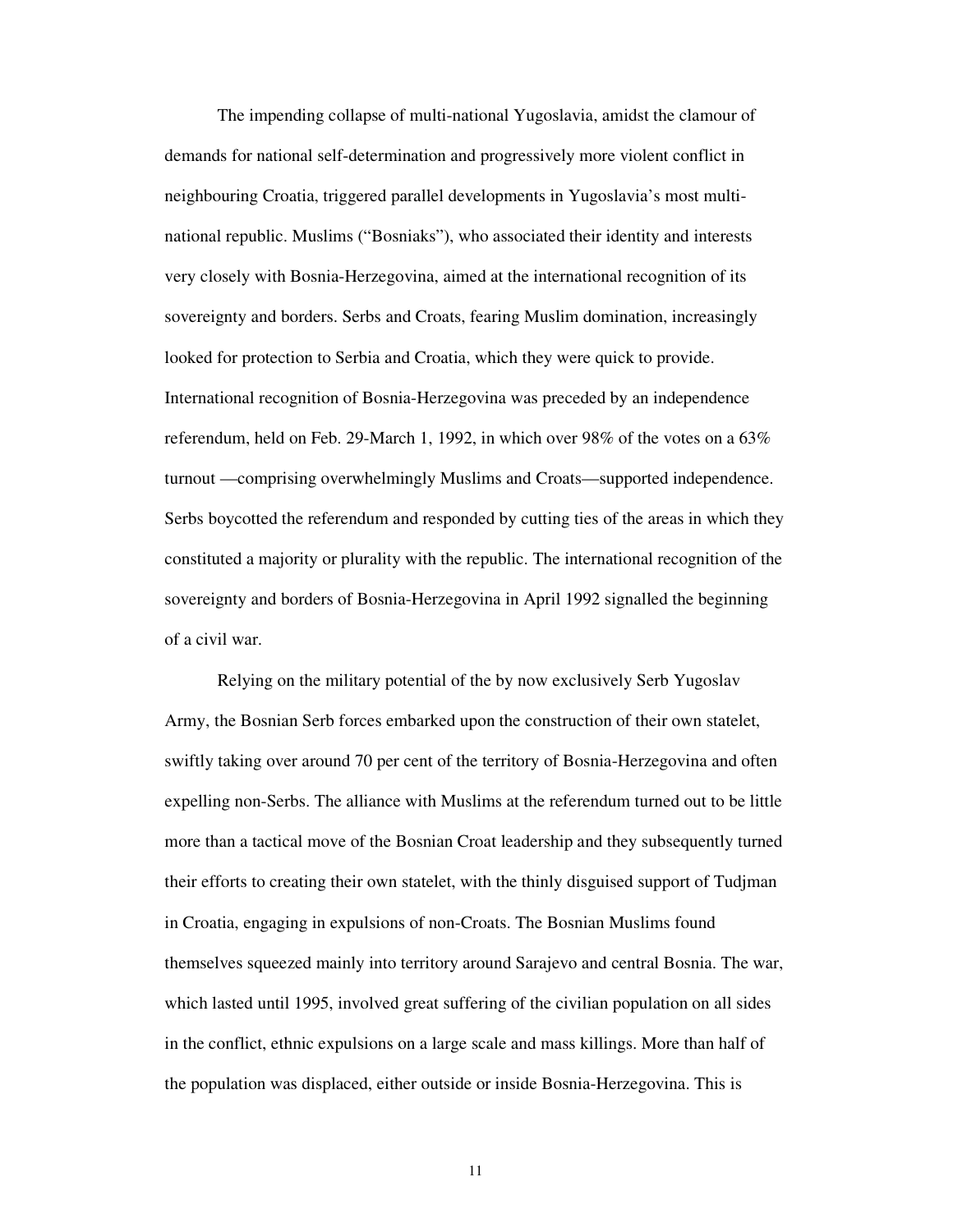reflected in the growing number of charges and sentences for major human rights abuses, ethnic expulsions, even genocide by the International Criminal Tribunal for the former Yugoslavia established by the UN under Security Council Resolution 827 of May 25, 1993.

Hostilities ended with the signing of the Dayton Peace Accords, initialled on Nov. 21, 1995, and signed the following month by Bosnian President Alija Izetbegovic, Tudjman and Milosevic (also representing the Bosnian Serbs). This agreement, achieved under US auspices, followed a shift in the military balance as a result of the August 1995 Croat offensive that won control of Krajina (with the resultant flight or expulsion of the entire Serb population) and NATO air strikes, also commenced in August, on Serb positions around Sarajevo. While confirming international recognition of the sovereignty and borders of Bosnia-Herzegovina, the Dayton agreement established a highly decentralized state. Bosnia-Herzegovina now consists of two, highly autonomous political units of roughly equal size—Republika Srpska, or the Serb Republic, and the Federation of Bosnia-Herzegovina. The boundary line between the two entities is based upon the line of military confrontation, except for some adjustments, mainly in the Sarajevo area. Effectively, however, the state is divided into three parts, each overwhelmingly dominated by one of the three major national groups, which is partly the consequence of the pre-war pattern of ethnic settlement and partly that of expulsions. In contrast to the unitary structure of Republika Srpska in the north and east, the Federation of Bosnia-Herzegovina is divided into ten highly autonomous cantons. Five cantons have mainly Bosniak populations, including those around Sarajevo, Tuzla, Zenica, Bihac and Gorazde, while three, in western Herzegovina and a part of north-east Bosnia, are predominantly Croat. The remaining two cantons, in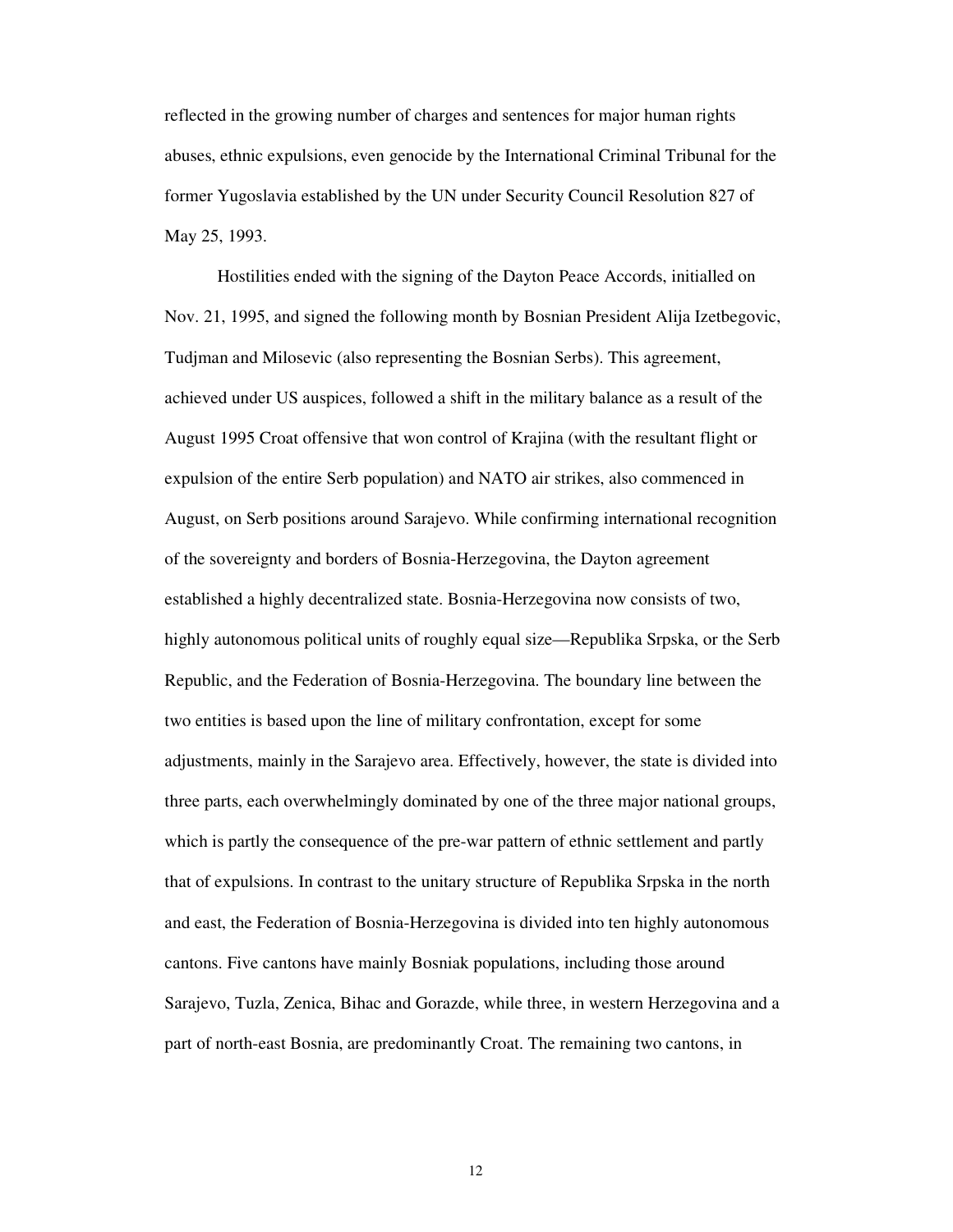central Bosnia and the Neretva valley, are multi-national but are themselves divided into predominantly Bosniak and Croat areas.

After the signing of the agreement, tens of thousands of military and civilian officials from a number of international organizations descended on Bosnia-Herzegovina to engage in state- and democracy-building. This was an uphill struggle from the beginning having in mind the changes in the demographic map and the attitude of Serbs and Croats towards the new state. The vast majority of those who identify with the latter two groups, comprising around half of the state's population and controlling over two-thirds of its territory, hardly acknowledge the legitimacy of Bosnia-Herzegovina as a sovereign state, and the ethnically-based political parties have strengthened their position further in recent elections. Nonetheless, a total partition of Bosnia-Herzegovina is considered unlikely in the near future due to the opposition of the major powers and because of the new priorities of the democratic governments of Croatia and Serbia after the death of Tudjman in December 1999 and the fall of Milosevic in October 2000. Considerable powers over developments in Bosnia-Herzegovina remain in the hands of the internationally-appointed Office of the High Representative and there is a continuing international military presence.

The territorial issue left unresolved in the Dayton agreement was that of northeast municipality of Brcko. Brcko, lying in the narrowest part of the corridor that connects western and eastern parts of Republika Srpska, has the strategic importance for Serbs; for the Bosniak-Croat federation, it is important rail and river link with access to Croatia and the majority of population before the war was Bosniak and Croat. By the ruling of an arbitration team, headed by an American lawyer, in March 1999, Brcko became a neutral, self-governing district.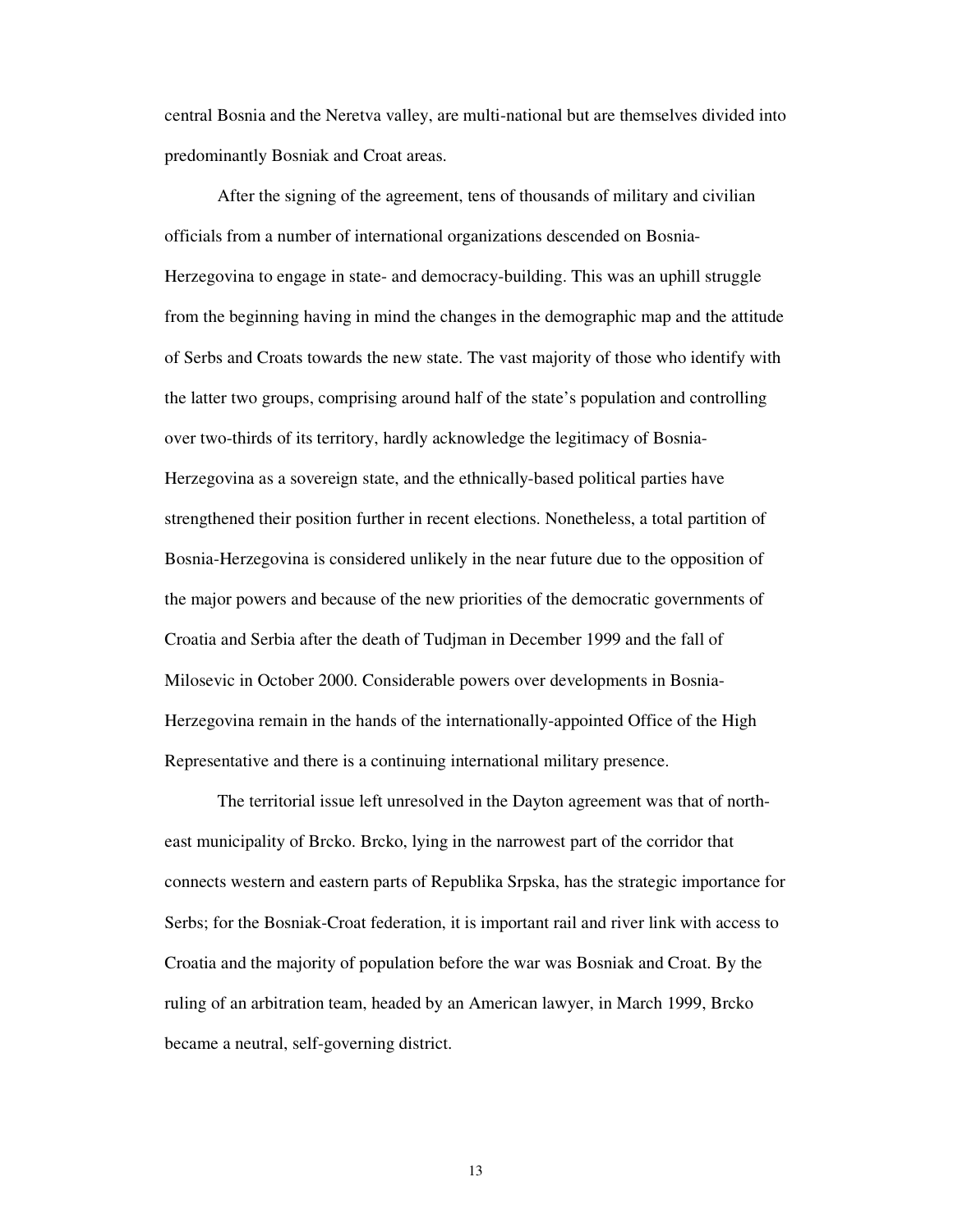### Serbia and Montenegro

At the time when other republics declared independence and achieved international recognition, Serbia and Montenegro, the largest and smallest republics of socialist Yugoslavia, stayed together in the common state. The Federal Republic of Yugoslavia (FRY) was created in April 1992 following declarations of independence by all the other republics, i.e. Slovenia, Croatia, Bosnia-Herzegovina and Macedonia. Since the UN Security Council denied the FRY a status of the sole successor to the Socialist Federal Republic of Yugoslavia, the newly created state remained unrecognized somewhat paradoxically, as only Serbia and Montenegro had enjoyed international recognition as sovereign states before the creation of the Kingdom of the Serbs, Croats and Slovenes. The FRY was ultimately admitted to the United Nations after the fall of Milosevic and the election of the new democratic government in Belgrade in 2000. Just over two years later the state was redefined and renamed Serbia and Montenegro, with the help of EU mediators.

The borders of Serbia and Montenegro that were previously the international frontiers of Yugoslavia are now regarded as unproblematic. The border with Hungary in the north, demarcated in 1919 and confirmed by the Treaty of Trianon in 1920, was initially under threat of revision due to Hungarian irredentist claims to the area lying south of the border in which Hungarians constituted a majority or plurality population. Following the Hungarian occupation of this part of Yugoslav territory during the Second World War and the restoration of the boundary in 1945, the border had been regarded as unproblematic. Further east and south lies the border with Romania, established largely on the pattern of ethnic settlement after the First World War, which has been uncontested since. The border with Bulgaria in the east mostly dates from the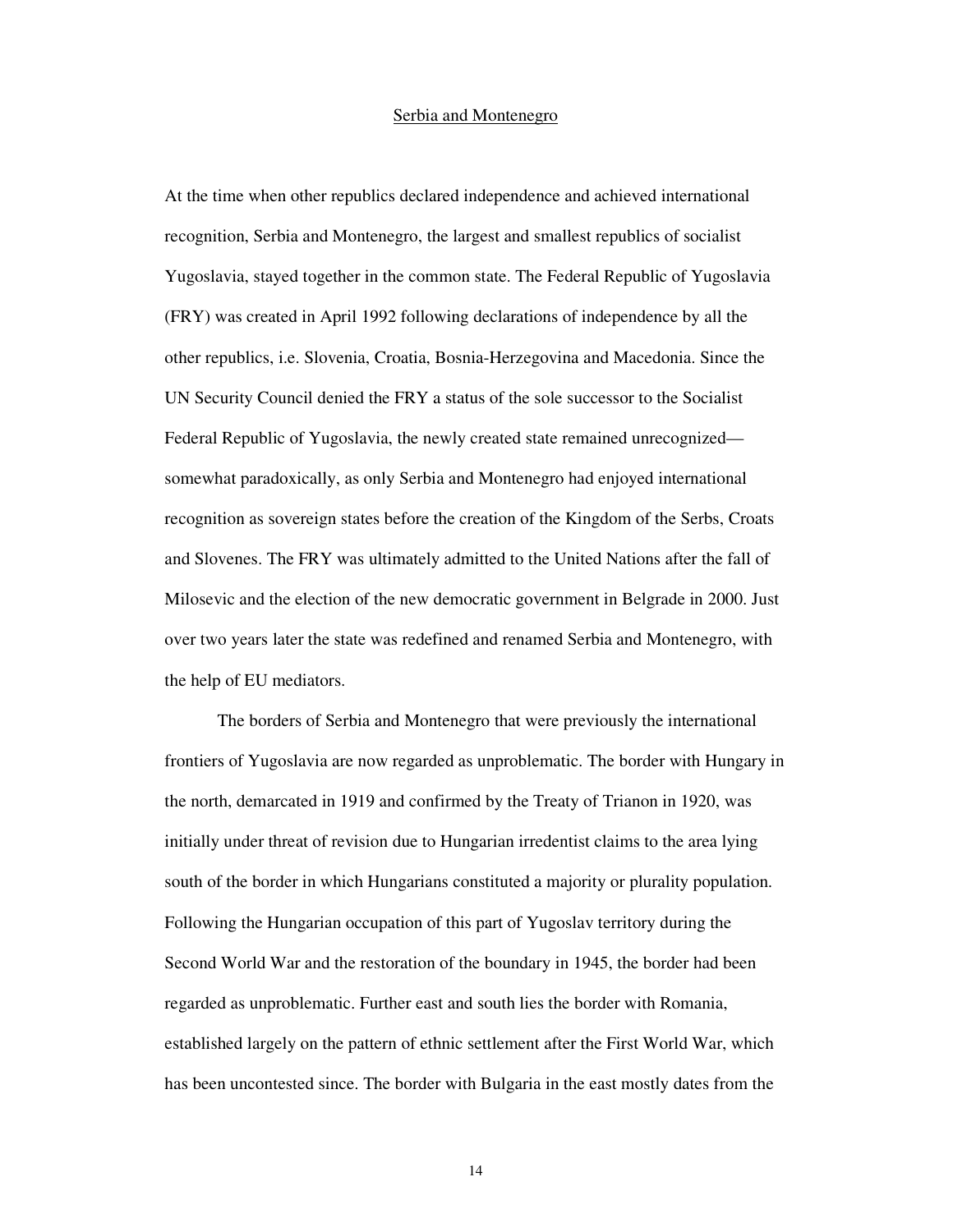19th century and the gradual extension of the territory of Serbia southwards. In the wake of the First World War Serbia gained from Bulgaria a small area with a dominant Bulgarian population. The border with Albania, in its Montenegrin section, was largely determined at the Congress of Berlin in 1878, while the part of the border touching Kosovo was for the most part established in 1913, after the Balkan Wars (1912-13) and the creation of Albania.

Serbia and Montenegro is an unusual federal polity, in which the larger republic comprises over 90 per cent of the population and resources. Nevertheless, Montenegro has enjoyed an important role in decision-making since 1992 due to constitutional arrangements that effectively secure power sharing, proportional or equal representation in government and minority veto. Regardless of the unusual composition and potentially dysfunctional constitutional arrangements, the state functioned normally so long as the ruling, refurbished Communists in the two republics shared views on the main issues of policy. After 1997 and a major row between Milosevic and Montenegrin leaders, the dominant political party in the smaller republic gradually withdrew from routine operation of the federal institutions, supported by the United States and European Union, which aimed at weakening Milosevic. While formally remaining a part of the FRY, Montenegro in reality functioned as an independent state, introducing the Deutschemark as its currency and creating paramilitary forces.

Although Montenegrin leaders justified these developments by the fear of Milosevic, the fall of Serbia's strongman from power in October 2000 only served to intensify their independence campaign. However, the European Union insisted on the preservation of the state and new Serbian leaders pointed to sharp divisions in Montenegro over the issue. As only about half of the voters seemed ready to support independence, the Montenegrin leaders scaled back their ambitious plans and reached a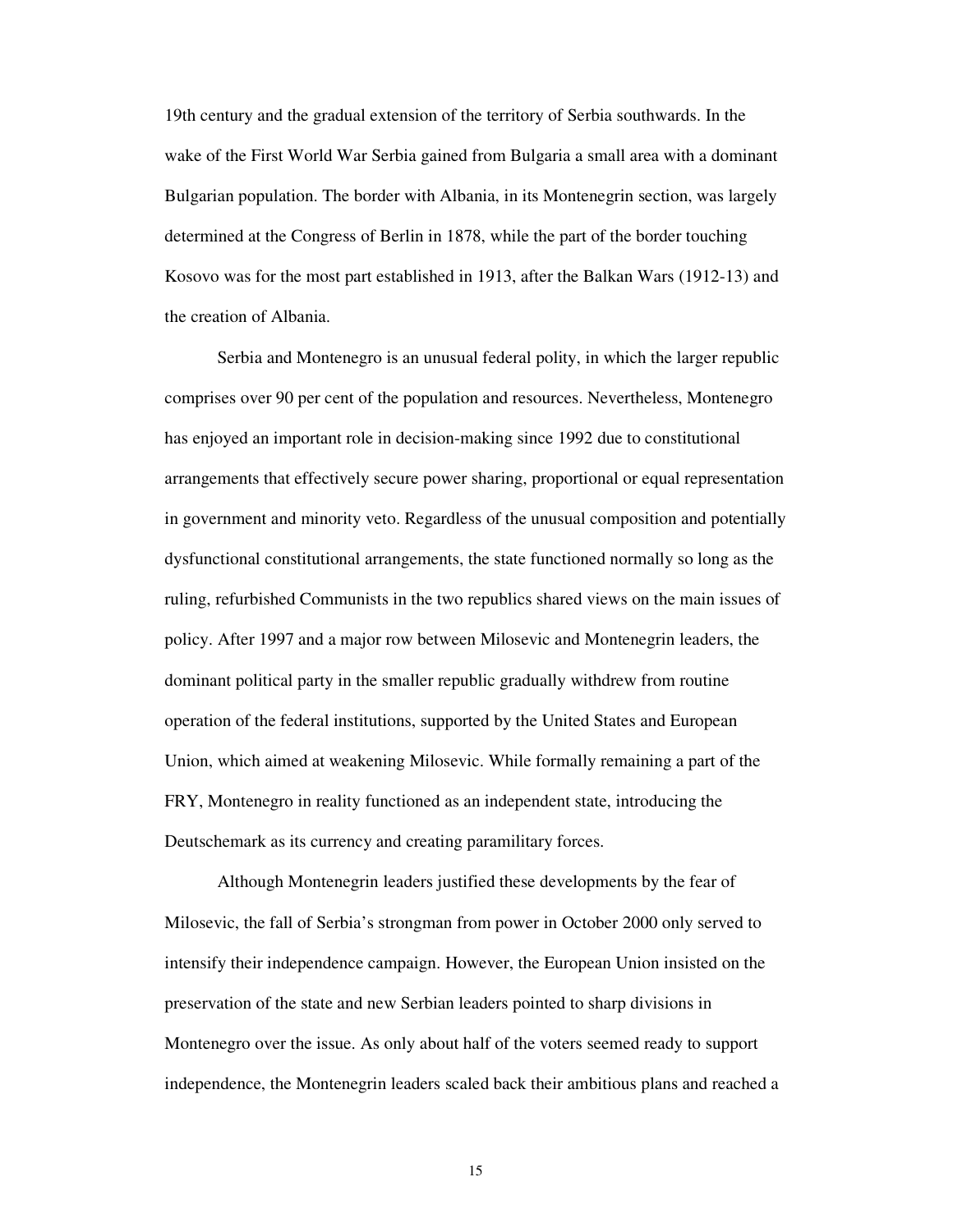compromise with Serbia over the redefinition of the common state. While the new arrangement created weak central institutions and a highly decentralized polity, in some aspects resembling a confederation, the Montenegrin leadership has had to take full responsibility for the functioning of its institutions. The Constitutional Charter introduced a three-year trial period at the end of which either republic may conduct an independence referendum and, if successful, leave the union. It remains to be seen whether the freshly redefined Serbia and Montenegro can survive the trial period. If not, there is unlikely to be conflict over their common border, which has been uncontested since the demarcation of most of its course after the Balkan Wars.

The complex character of the federal state after the Second World War was to some extent replicated in the constitutional structure of Serbia by the establishment of the autonomous provinces of Vojvodina and Kosovo within its borders. The autonomous province of Vojvodina was created largely on the historical principle and consists of Serbs, now a majority of 65%, Hungarians, a minority of 14,28%, and a number of small national groups (for details on Kosovo see the subsection below). After constitutional reforms in the late 1960s and early 1970s, Vojvodina and Kosovo, earlier little more than Serbia's administrative regions, were granted a status similar to that of republics. Following nearly a decade of political struggles over constitutional reform, the autonomy of the provinces was scaled down in 1989-90. At the time of writing a debate over the new Serbian constitution is in full swing, but Vojvodina is likely to retain its autonomy.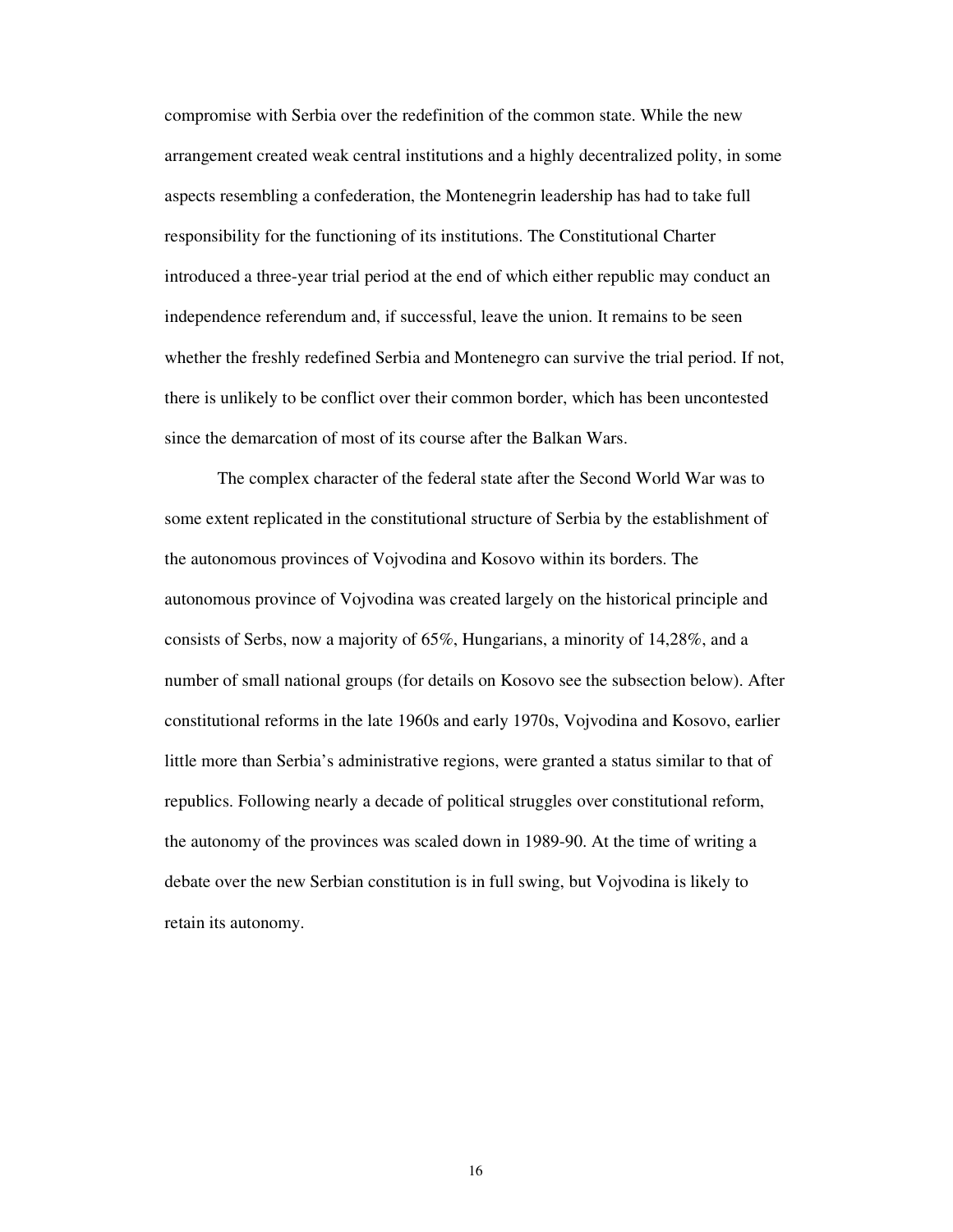#### Kosovo: Between Serbia and Independence

The events surrounding the Kosovo problem over the past decade have confirmed the worst fears about its explosive nature and destabilizing potential. The Serb-Albanian conflict, which involved some of the most serious human rights abuses committed throughout former Yugoslavia in the 1990s, triggered NATO military intervention in March 1999 and, by way of spill over, threatened the stability of the wider region. The future status of Kosovo is the only territorial dispute in the former Yugoslavia that is still officially unresolved. While UN Security Council Resolution 1244 of June 10, 1999—adopted in the wake of the NATO intervention and Yugoslavia's agreement on June 9 to the withdrawal of its forces from the province— reaffirmed the sovereignty and territorial integrity of the FRY (now Serbia and Montenegro), Kosovo has effectively become an international protectorate after the withdrawal of the Yugoslav Army and arrival of thousands of NATO soldiers and UN civilian staff. The resolution provided a framework for both an interim administration for Kosovo and a political process leading to a final settlement, and calls for "substantial autonomy and meaningful self-administration" for the province.

The roots of the Kosovo problem lie in the mutually exclusive claims of Serbs and Albanians to this territory. The historical claim of the Serbs to Kosovo is based on the incorporation of the region into a medieval Serbian polity in the 12th century, of which it subsequently became a political and cultural centre. Kosovo has been an important marker of national identity for the Serbs. For one thing, the territory houses the most important historic and religious monuments of the Serbs; for another, the Kosovo legend, partly based on a medieval battle with the Ottomans, has long served as a source of resistance to foreign rule and as a tool for preservation of the Serb identity.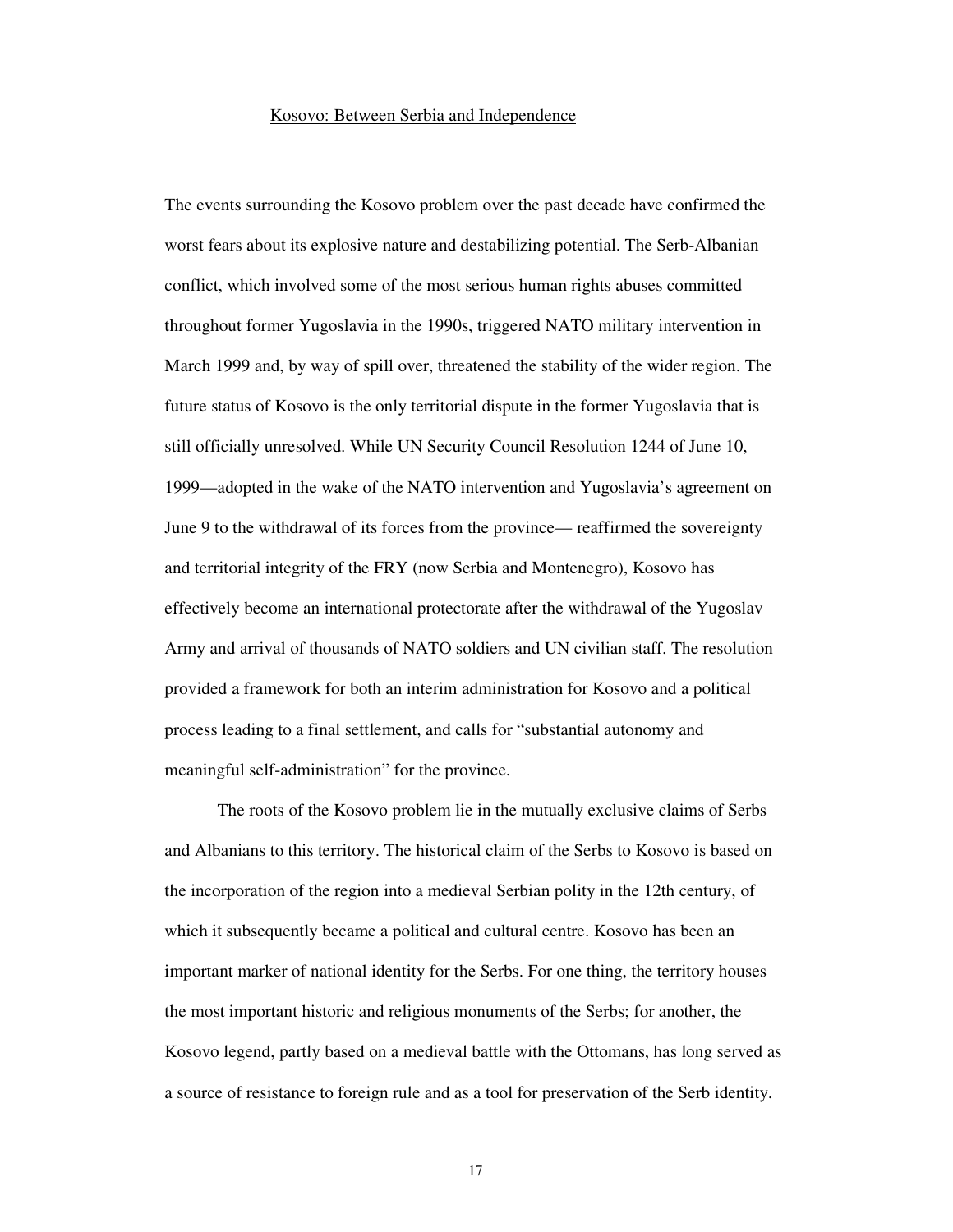The historical claim is boosted with the fact that the territory of Kosovo is a part of an internationally recognised state of Serbia and Montenegro and that Serbs, though a minority, remain in Kosovo. For Albanians, who consider themselves as having arrived in the area before the Slavs, Kosovo is the site of the creation of their national movement in the 19th century. More importantly, their claim to Kosovo is based on the contemporary predominantly Albanian population of the region.

The main sources of ethnic antagonism were the nationalist aspirations of Albanians and Serbs in the second half of the nineteenth century. The Ottoman empire was slowly losing ground in the Balkans against expanding new states, including Serbia, which strove to unite their ethnic brethren. Albanians simultaneously reacted against the irredentist plans and demanded administrative and cultural autonomy within the empire. Partly encouraged by the increasing attitude of religious intolerance of Ottoman officials and partly exploiting weak administrative controls in the region, the local Albanian warlords continually terrorized the minority Orthodox population, thus accelerating the emigration of Serbs. After the victory of the Balkan states over the Ottomans in the First Balkan War in 1912, however, Kosovo became part of a Serbian state.

Serbia, and subsequently the interwar Yugoslavia, reversed the policy of discrimination. Nationalization and land reform, designed to destroy the inherited feudal and tribal social order, were at least in part directed against Albanians, as were the attempts at discrimination in education and colonization of the sparsely populated region. During the Second World War, a large part of Kosovo was annexed by Italiancontrolled Albania. Thousands of Serbs were killed and tens of thousands expelled while those aiming to challenge the occupiers, including the Communists, faced the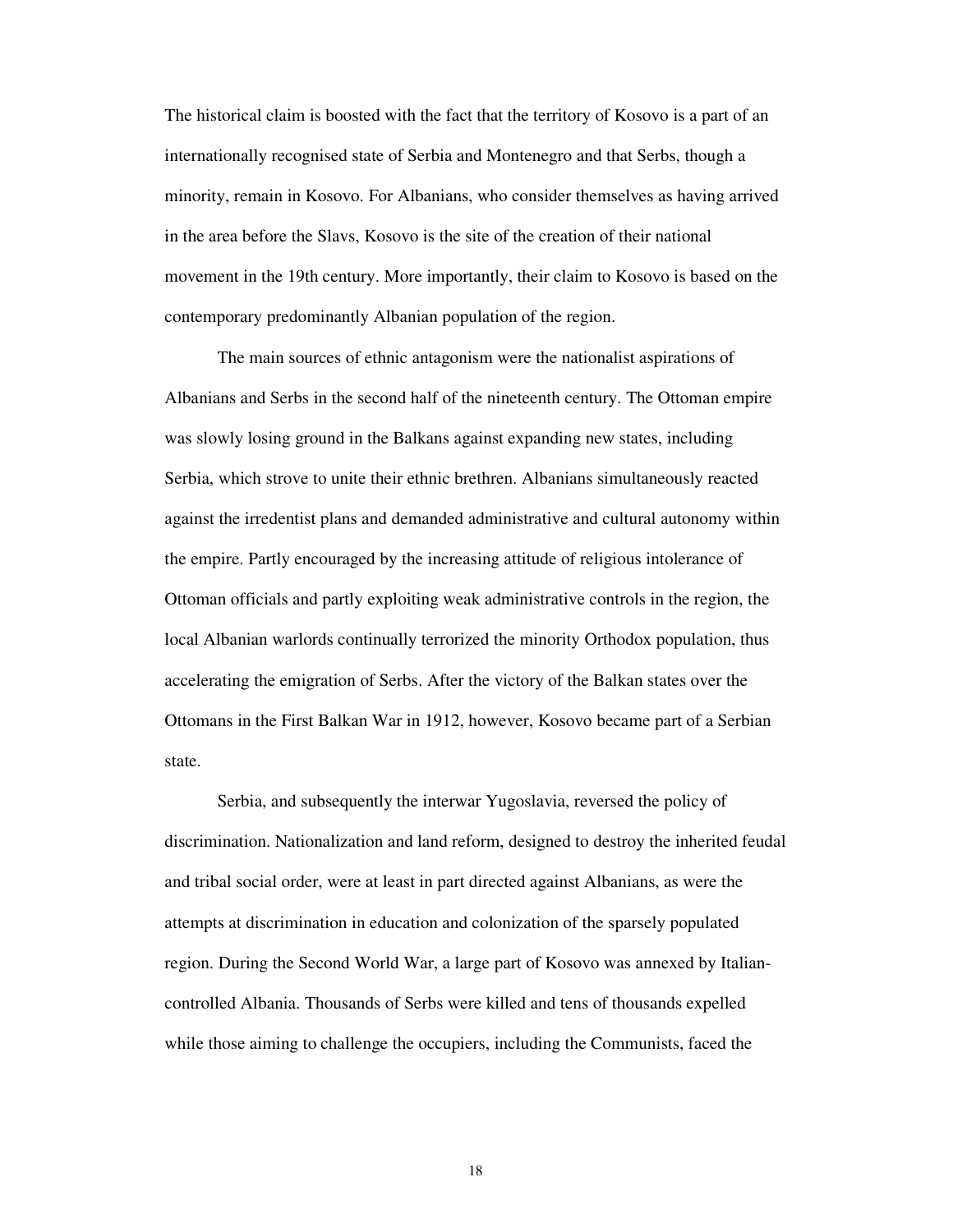hostility of most Kosovo Albanians. In 1944, the Communist-led partisans restored Kosovo to Yugoslav control.

Aware of the hostility of the Albanians towards the new regime, the Communist leadership sought their co-operation. The new government granted a degree of autonomy to Kosovo within Serbia, encouraged cultural emancipation of Albanians and financed development of the backward region. Some administrative restrictions on the rights of Kosovo Albanians remained for security reasons since Albania strongly supported the Soviet bloc against Yugoslavia in 1948, and Serbs remained disproportionately represented in the regional government and security apparatus. In the 1967-74 constitutional reforms Kosovo was granted a status similar to that of the federal units. The rapidly changing national composition of elites and employees in the huge public sector, largely a consequence of the strategy of positive discrimination in favour of the Albanians, coupled with decision making based on majority voting, swiftly turned the trend towards emancipation of the majority community into domination over other national groups, mainly Serbs.

Since the 1960s the national configuration of the region has changed rapidly. While the proportion of Albanians and Serbs (including Montenegrins) in the population remained relatively stable in the period between 1948 and 1961 (68.5%- 67.2% and 27.5%, respectively), in the following two decades the proportion of the former increased from 67.2% to 77.4% and that of the latter decreased from 27.5% to 14.9% and fell further to a little more than 10% by the late 1980s. Critical to the changes were demographic factors, the most important of which was a much higher rate of population growth of Albanians than that of Serbs. The decreasing absolute numbers of Serbs and their shrinking territorial dispersion were caused by emigration, principally but not exclusively under pressure based on ethnicity. The popular protests of Kosovo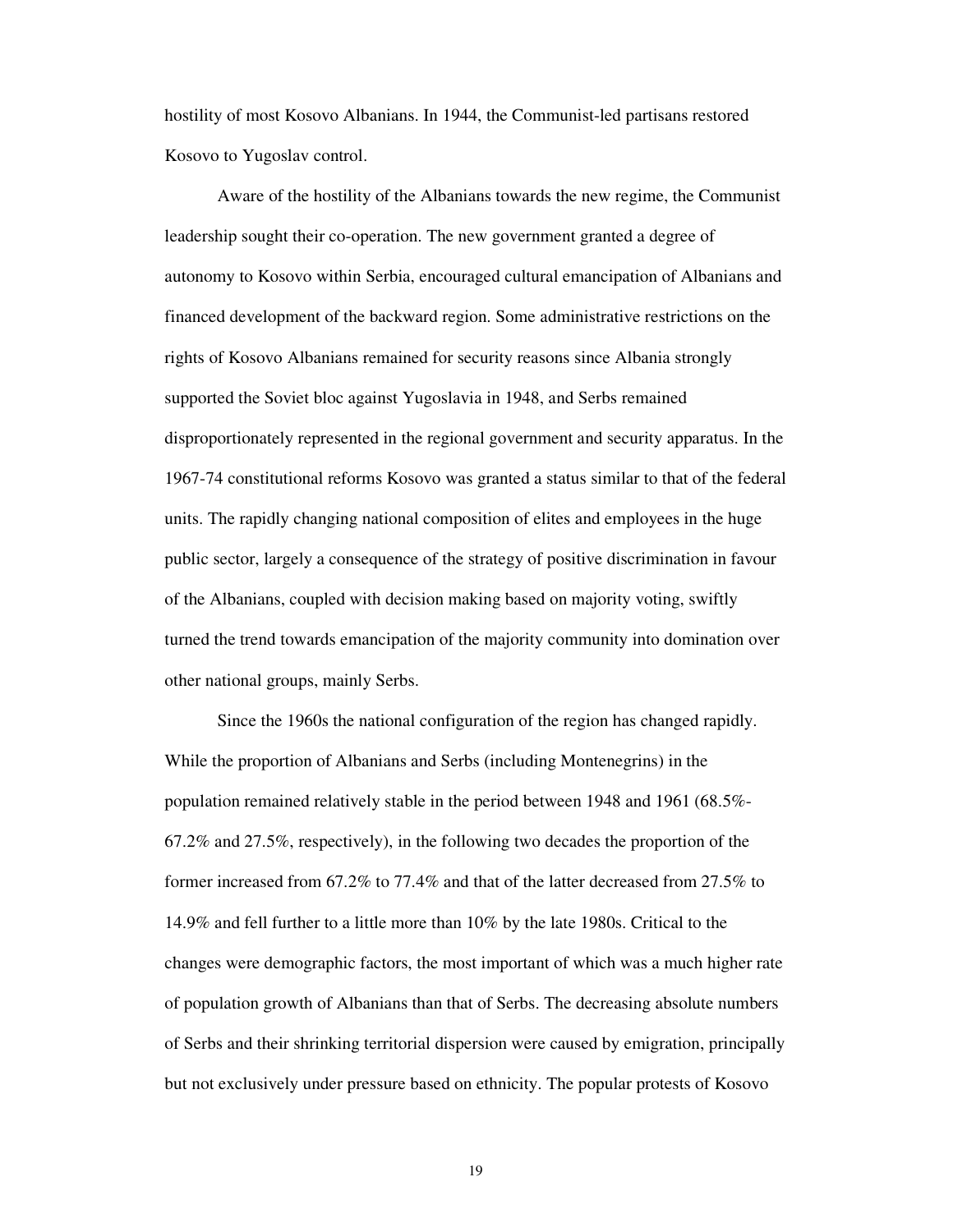Serbs between 1985 and 1988 triggered a shift in the policy of the Serbian government. Constitutional changes carried out by the regime of Slobodan Milosevic in 1989-90 greatly diminished the autonomy of Kosovo, and the regime responded to Albanian resistance to the implementation of these changes through a range of decrees that amounted to a gross violation of their rights.

The transformation of inter-republican borders into international frontiers left Kosovo and its Albanian community firmly within Serbia and the FRY. Initial disorientation within the Albanian population following the crackdown by the regime soon gave way to mass-based non-violent resistance, which aimed at the secession of Kosovo by way of the creation of parallel institutions. The events surrounding the end of hostilities in Croatia and Bosnia-Herzegovina and the 1995 Dayton agreement came as a surprise to many Albanians in Kosovo, who expected that a final settlement for the province would be included in the package. Since the denial of rights of this community remained largely ignored, it is hardly surprising that many Albanians started questioning the effectiveness of non-violence.

The outbreak of the Kosovo Liberation Army (KLA) insurgency in 1998 triggered a harsh response from the Serbian government, which in turn provoked NATO air strikes in March 1999. The 11-week bombing campaign ended with UN Security Council Resolution 1244 and the arrival of 40,000 NATO soldiers and UN civilian staff. Several hundred thousand Kosovo Albanians, who had been expelled during the war by Yugoslav paramilitaries and regular forces, returned to Kosovo while the majority of Serbs had to leave the province in a new wave of ethnic expulsions. Since the arrival of the international military and civilian staff violence against the remaining Serbs has produced a continuous exodus of Serbs, to Serbia proper and the remaining Serb enclaves within Kosovo, so that there are virtually no Serbs left in Albanian-dominated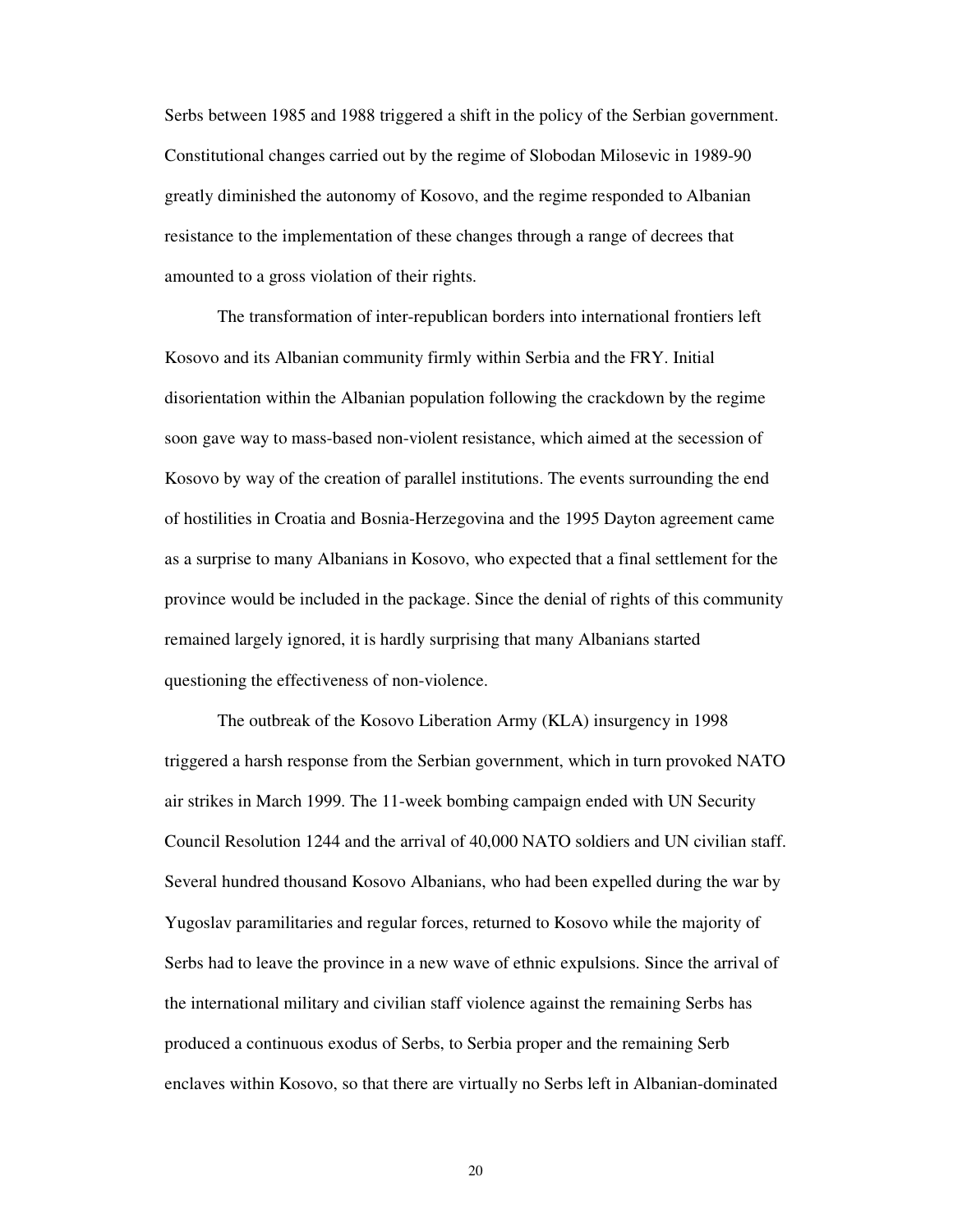areas; those Serbs remaining are in isolated enclaves, except for those in and around northern Mitrovica in northern Kosovo, which is adjacent to Serbia proper.

The initial period of consolidation of the interim administration was followed by the creation of provisional self-governing institutions and sustained attempts to build an integrated multi-ethnic society. Talks on a final settlement for Kosovo are still some way off due to the UN "standards before status" policy, which states that major improvements must first be made in a number of areas, including the functioning of democratic institutions, rule of law, freedom of movement for members of non-Albanian communities, minority returns and dialogue with Belgrade. Similarly, the general lawlessness, unchecked organized crime, large-scale corruption, discrimination and violence against non-Albanian groups make the international recognition of Kosovo as a sovereign state, which is the preference of most Albanians, unlikely in the near future. Any change of international borders involving Yugoslavia's successor states is likely to be opposed by major powers for the foreseeable future for fear of again destabilizing the region.

The partition of Kosovo is another option that has its advocates. It would involve the creation of a new state through the secession of the larger part of Kosovo, in which Albanians constitute a majority, and the accession of the smaller part of the province with a Serb majority to Serbia proper. This option has been more popular among Serbs than Albanians, as most members of the latter community believe that the province must remain undivided. Radical Serb nationalists reject partition because they want to see the whole of Kosovo fully integrated into Serbia. By contrast, moderate Serb nationalists, who want to limit the damage wrought to their cause by the 1999 war and its aftermath, and some liberals, who seek a solution to the conflict that would remove obstacles to democratization and economic development, accept partition. Some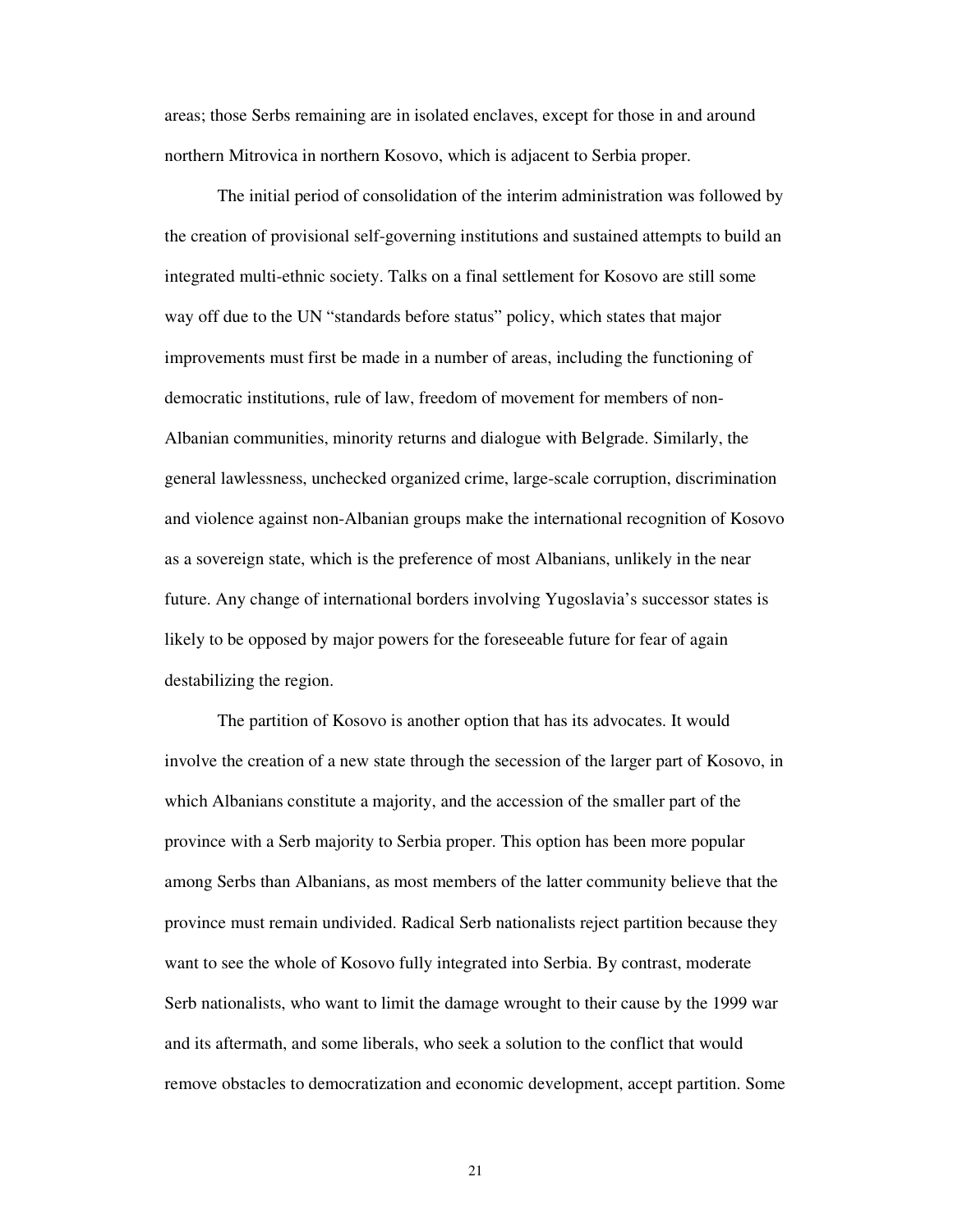Albanians propose a swap of the predominantly Serb area in northern Kosovo for "eastern Kosovo"—i.e. three municipalities in southern Serbia with an Albanian majority. Like the secession of Kosovo, however, partition remains problematic because it might endanger regional stability through a demonstration effect. Not all parts of Kosovo in which Serbs constitute a majority are adjacent to Serbia proper, which would make partition unworkable barring the exchange of populations.

However, the large-scale violence against Serbs and burning down of their houses and Orthodox churches all over Kosovo by Albanians on March 17 and 18, 2004 largely destroyed hopes for the creation of a multi-ethnic society and made the UN "standards before status" policy increasingly irrelevant. At the time of writing, a territorial autonomy for Serbs pending negotiations on a final settlement or, even the partition of Kosovo, are now increasingly appealing options to many in the international community.

### Macedonia: its Albanians and Neighbouring States

On the eve of the collapse of Yugoslavia Macedonia faced serious problems because it was at least potentially involved in territorial disputes with all of its neighbours. The borders of this former Yugoslav republic were for the most part determined after the Balkan Wars in 1912-13 during the division of an area known as Macedonia, previously under Ottoman control, among Greece, Serbia and Bulgaria. The present territory of the state of Macedonia is basically the share that Serbia received in the process. Following occupation by Bulgaria during the First World War, Macedonia was incorporated into the Kingdom of Serbs, Croats and Slovenes. In the Second World War Bulgaria reoccupied Macedonia, but the area returned to Yugoslav sovereignty in 1945, elevated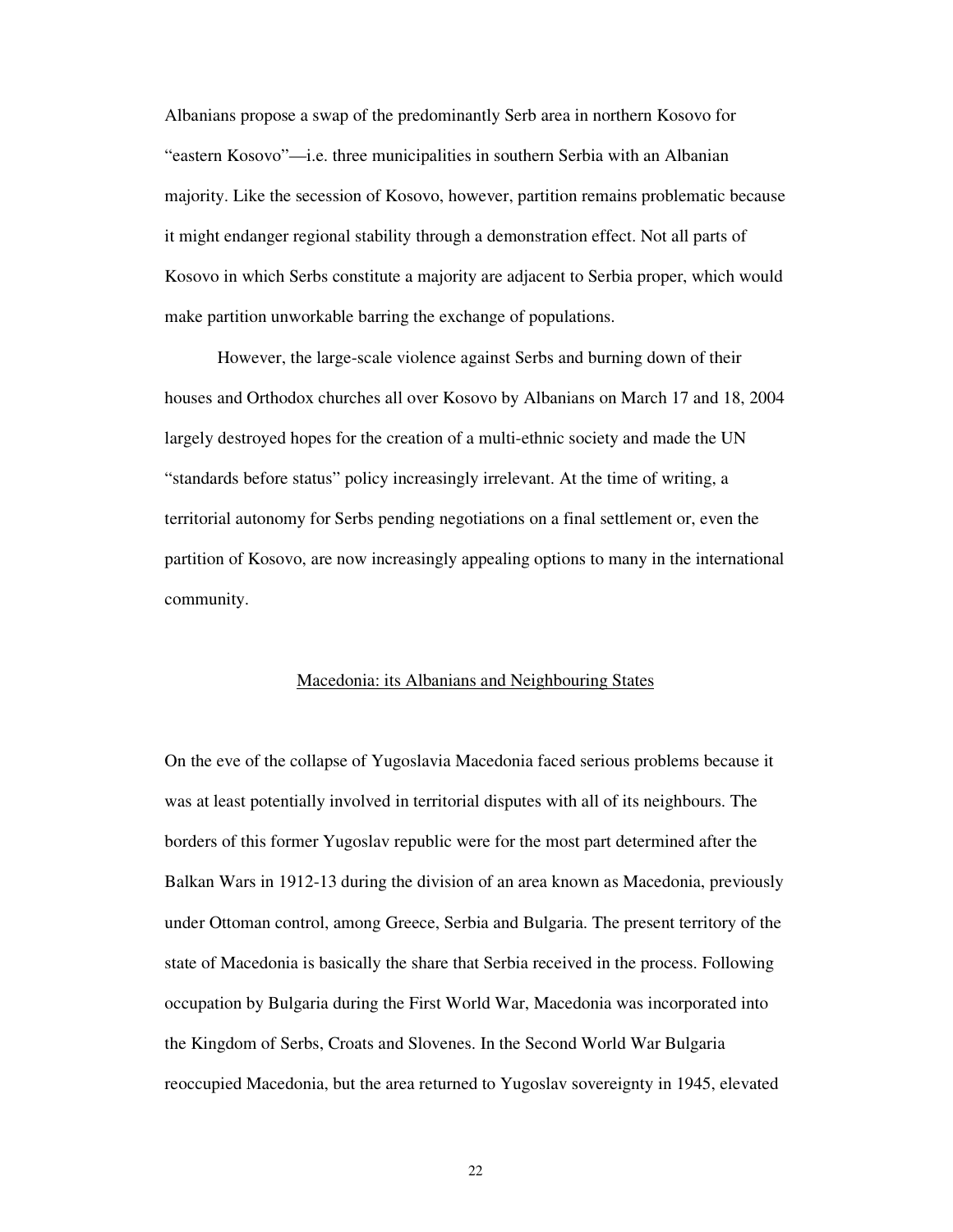by the Communist Party to the status of republic and its dominant ethnic group to that of constituent nation. The sources of potential territorial disputes between Macedonia and its neighbours include historical claims—some of which go back to centuries prior to the Ottoman conquest, when polities regarded as the precursors of modern Greece, Serbia and Bulgaria successively controlled the area—and cultural claims, rooted in linguistic and ethnic resemblances between various populations in the region.

One such potential dispute is based on the Bulgarian claim that the division of Macedonia and the Communist attempt to create a Macedonian nation have isolated the population of this area from the core of the Bulgarian linguistic and ethnic family. As a result, Bulgarian recognition of the sovereignty and borders of Macedonia in 1992 was accompanied by a refusal to acknowledge the existence of a Macedonian nation.

The sources of any potential dispute with Macedonia's northern neighbour, Serbia and Montenegro, lie in the initial control of Serbia and interwar Yugoslavia over this territory and attempts at assimilation of its population. However, after decades of sustained effort by the Communist Party at building the Macedonian nation, the vast majority of Serbs accepted both the Macedonian nation and sovereignty and the borders of the new state. The border with Serbia, established in the wake of the Second World War, has been uncontested, which is reflected in the negotiated withdrawal of Macedonia from Yugoslavia and that of the Yugoslav Army from Macedonia in 1992, at the time when other parts of Yugoslavia were engulfed in violent conflicts.

The refusal of the Greek government to recognize the name and symbols of Macedonia after the collapse of Yugoslavia proved as the most serious obstacle to its full international recognition as a sovereign state. Considering the name Macedonia to be a geographical expression that denotes only the northern province of present-day Greece, the Greeks have seen the potential recognition of Macedonia under this name as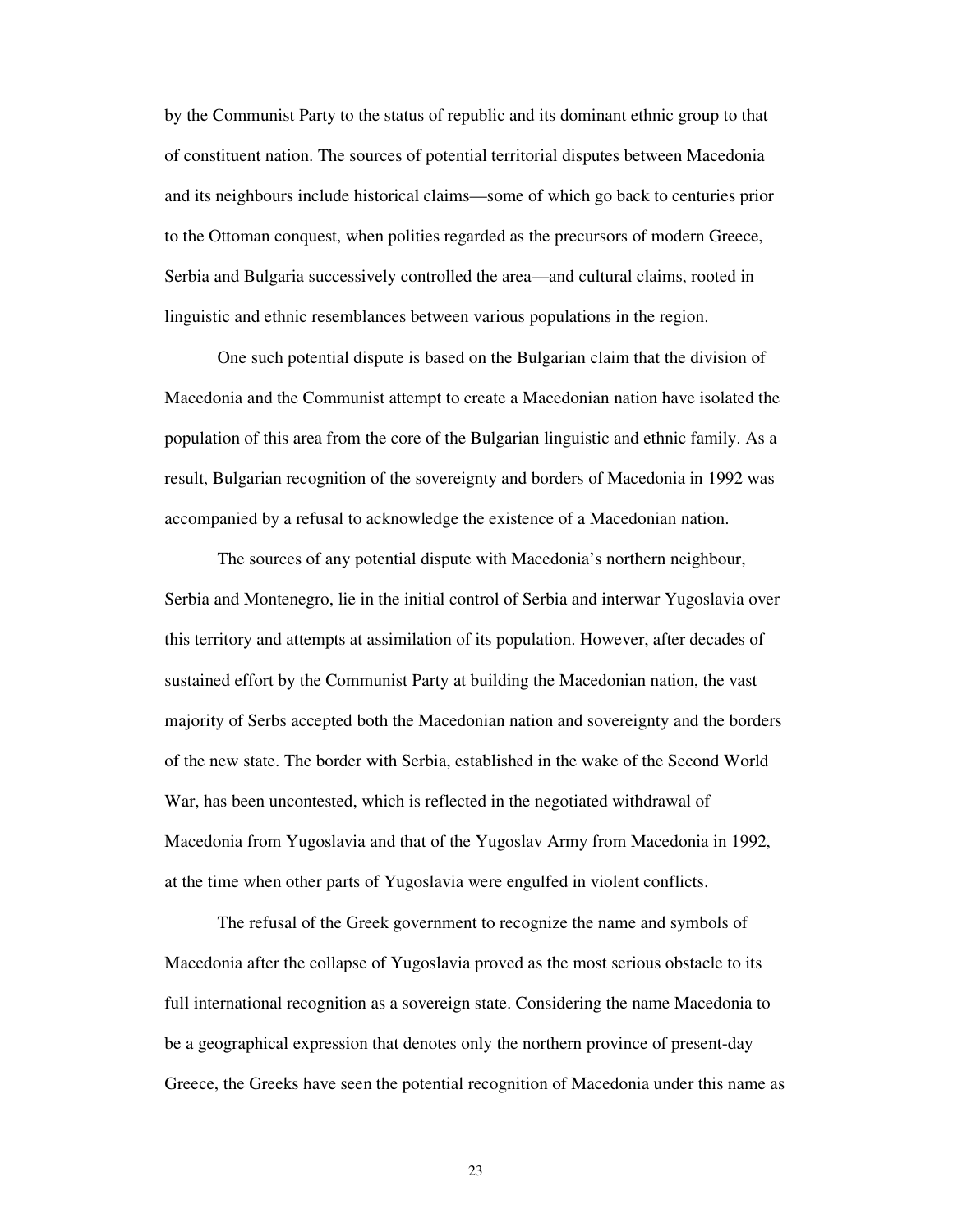an implicit irredentist claim to a part of their territory. Despite the legal advice of the Arbitration Commission of the EC Conference on Yugoslavia in January 1992 that Macedonia met the conditions for international recognition, the European Community, followed by the United States, withheld recognition until the resolution of the dispute between Greece and Macedonia. While the new Macedonian constitution was swiftly amended to explicitly recognize the existing borders and deny any claims to the territory of neighbouring states, the West European states granted recognition to the newly independent state only in 1993, when it was also admitted to the United Nations under the interim name of "the Former Yugoslav Republic of Macedonia". For several years landlocked Macedonia remained under the economic blockade of Greece, which at the time of the UN economic sanctions against the FRY brought the Macedonian economy to a standstill.

The main source of potentially serious disputes over parts of the territory of Macedonia, however, is internal, rather than external. Like most former Yugoslav republics, Macedonia is a multi-national state. The censuses of 1991 and 1994 revealed that there were around 65 per cent Orthodox Macedonians, just over 20 per cent of Muslim Albanians and a few small national groups. Many Albanians live in western Macedonia, adjacent to Albania and Kosovo, where they constitute a majority population. Throughout the 1990s the relations between two major national groups were regarded as cordial and Macedonia was hailed as an "oasis of peace" in conflict-ridden former Yugoslavia. A sudden eruption of violent conflict between rebel Albanian groups and Macedonian army and paramilitary forces in 2001 therefore came as a surprise to many.

Some Albanian demands for collective rights and power sharing had been accommodated after 1992 through an informal elite agreement that provided for the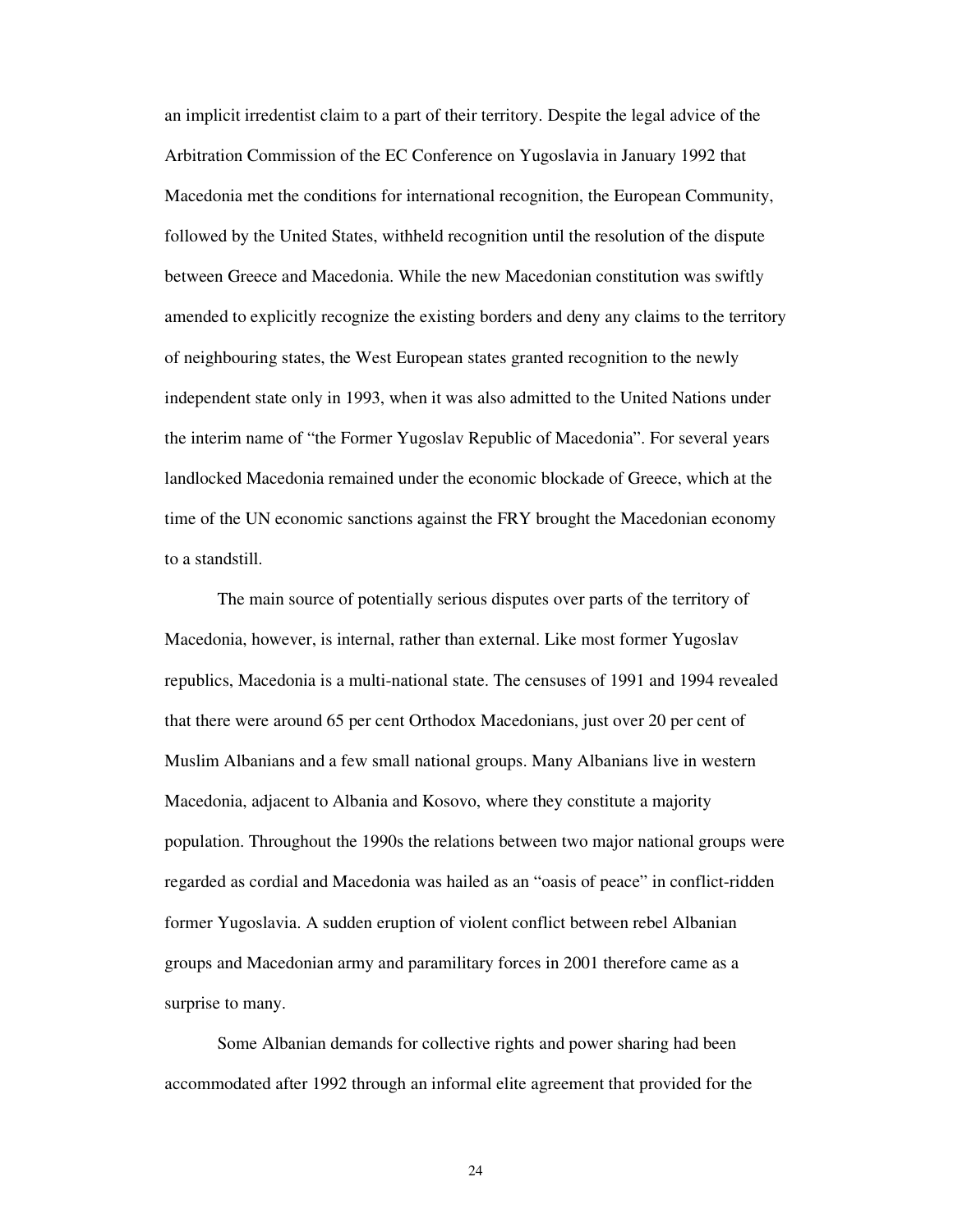representation of a dominant Albanian party in government and through recognition of a limited set of cultural rights. After the 1998 election the uneasy coalition of the hardline nationalist parties, the Internal Macedonian Revolutionary Organization (VMRO) and Democratic Party of Albanians, survived only due to a tacit arrangement that granted the Albanian party control over trafficking routes in western Macedonia in exchange for discretionary control over the state purse by the VMRO. Simultaneously, relations between Macedonians and Albanians on the ground were hardly idyllic. Much like Albanians and Serbs in Kosovo, the two major national groups in Macedonia did not live together but mainly beside each other. The arrival of over 300,000 Albanian refugees in Macedonia as a consequence of the 1999 Kosovo War imposed a great strain on the delicate balance between Macedonians and Albanians as did the informal recruitment of Albanian youth from western Macedonia by the Kosovo Liberation Army.

In 2001 Albanian guerrilla groups launched an insurgency in Albanian majority areas. The uprising lasted less than six months and resulted in few casualties in comparison with recent conflicts throughout former Yugoslavia, but shook the very foundations of the state. The hostilities ended with the signing of a Western-brokered peace accord, the Ohrid Framework Agreement. The agreement preserves the unitary structure of Macedonia but calls for its decentralization, proportional representation in government, civil service and proportional allocation of public funds, provisions for power sharing and minority veto and extensive language rights for the Albanian community. The insurgency to some extent exploited the fact that the uncontested border between the FRY and Macedonia had not been determined in detail and therefore had not been tightly controlled. In response, the previously established bilateral border commission swiftly completed the task allowing the Presidents of the two states to sign